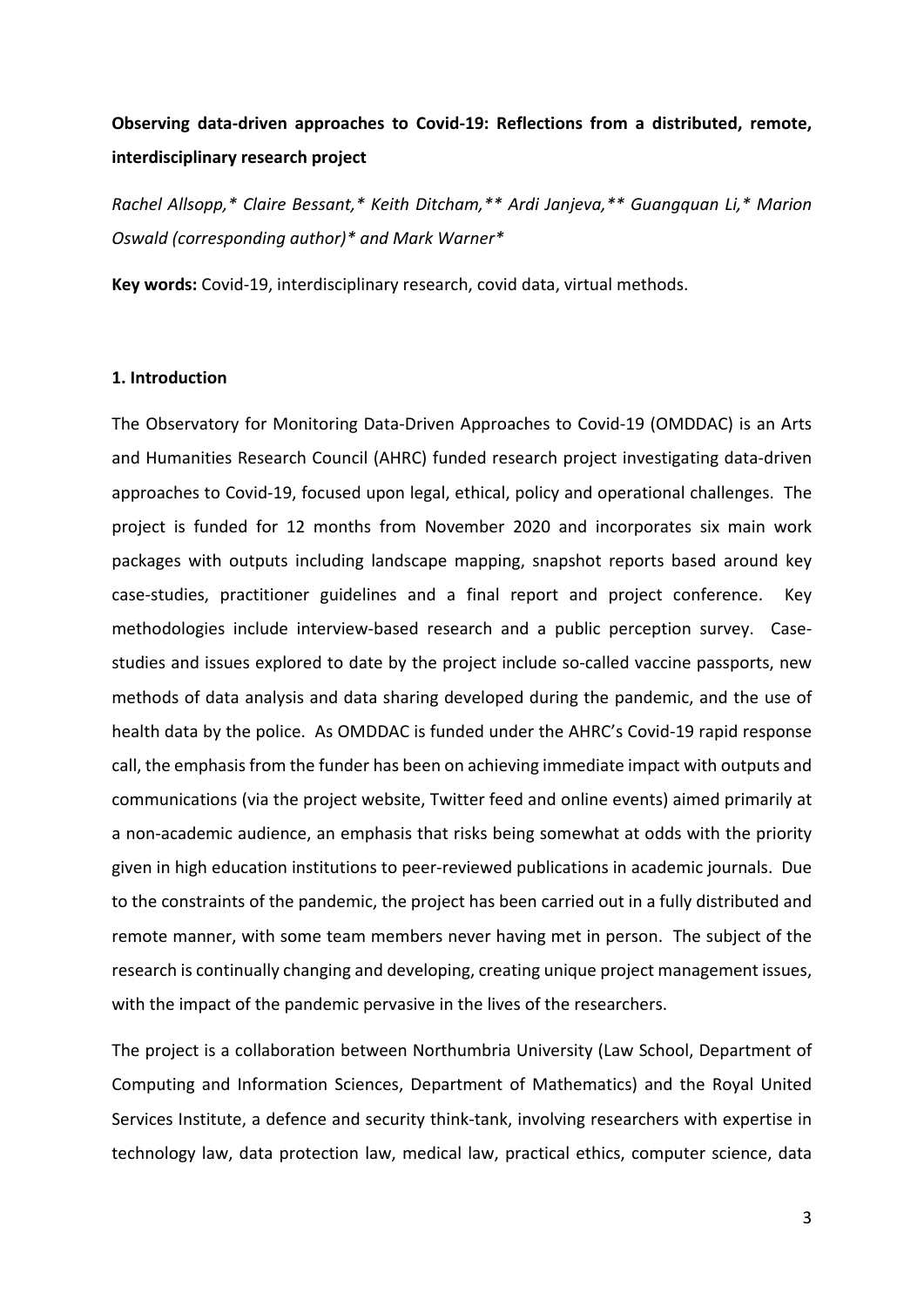science, applied statistics in health, technology studies and behavioural science, and aims to carry out interdisciplinary research. The definitions of 'multi-', 'inter-', 'trans-' and 'crossdisciplinarity' are difficult to pin down, as is the degree of synthesis required for interdisciplinarity.<sup>[1](#page-1-0)</sup> However, it is certainly the case that interdisciplinarity exists on a continuum 'ranging from informal exchange to the complete integration of concepts, methodology…'[2](#page-1-1) The OMDDAC project has engaged in interdisciplinary research along that continuum, including interdisciplinary research within the legal field itself,<sup>[3](#page-1-2)</sup> research involving the legal discipline as auxiliary discipline contributing input to the computer science and statistics-led survey, and 'transdisciplinarity'<sup>[4](#page-1-3)</sup> or integrated research<sup>[5](#page-1-4)</sup> where researchers from disciplines work closely together (and with external stakeholders) to address 'real world' problems.

At the time of writing, the project has reached its half-way stage, during a period when lockdown restrictions in England are cautiously being relaxed, yet with the project likely to remain mainly virtual for the remainder of its term. Furthermore, the pandemic has necessitated new ways of remote working, many of which will remain in place – and will be the norm – in the future. If an increasingly remote and distributed research environment is to be successful, the benefits, risks and challenges that we have identified must be acknowledged and addressed. This article therefore provides a reference point for funding bodies, universities and research teams for future research policy and the development of practical guidance and training programmes.

This article takes the form of a series of reflections from the points of view and voices of individual project researchers – the specialist legal researcher, the think-tank Co-Investigator,

<span id="page-1-0"></span><sup>\*</sup>Northumbria University, \*\* Royal United Services Institute. We would like to thank the anonymous reviewers for their helpful comments and suggestions. Further details about the OMDDAC project can be found at [https://www.omddac.org.uk/.](https://www.omddac.org.uk/) Authors' names alphabetically.

<sup>&</sup>lt;sup>1</sup> Mathias M. Siems, 'The Taxonomy of Interdisciplinary Legal Research: Finding The Way Out of The Desert' (2009) *Journal of Commonwealth Law and Legal Education* 7(1), 5-17, 6.<br><sup>2</sup> Ton Wilthagen, Emile Aarts, & Peggy Valcke (2018) 'Time for interdisciplinarity: An essay on the added value of

<span id="page-1-1"></span>collaboration for science, university, and society' Tilburg University, 12.

<span id="page-1-3"></span><span id="page-1-2"></span> $3$  n2.

<sup>4</sup> Basarab Nicolescu, 'Methodology of Transdisciplinarity' (2014) 70 (3-4) World Futures 186, 187; Sue LT McGregor, 'Transdisciplinarity and Conceptual Change' (2014) 70 (3-4) World Futures 200, 201; Julian Webb, 'When 'Law and Sociology' is not Enough: Transdisciplinarity and the Problem of Complexity' in Michael Freeman (ed), *Law and Sociology* (Oxford Scholarship Online, 2006) 91.

<span id="page-1-4"></span><sup>5</sup> Sanne Taekema and Wibren van der Burg, 'Introduction: The Incorporation Problem in Interdisciplinary Legal Research' (2015) *Erasmus Law Review* 2, 55-64.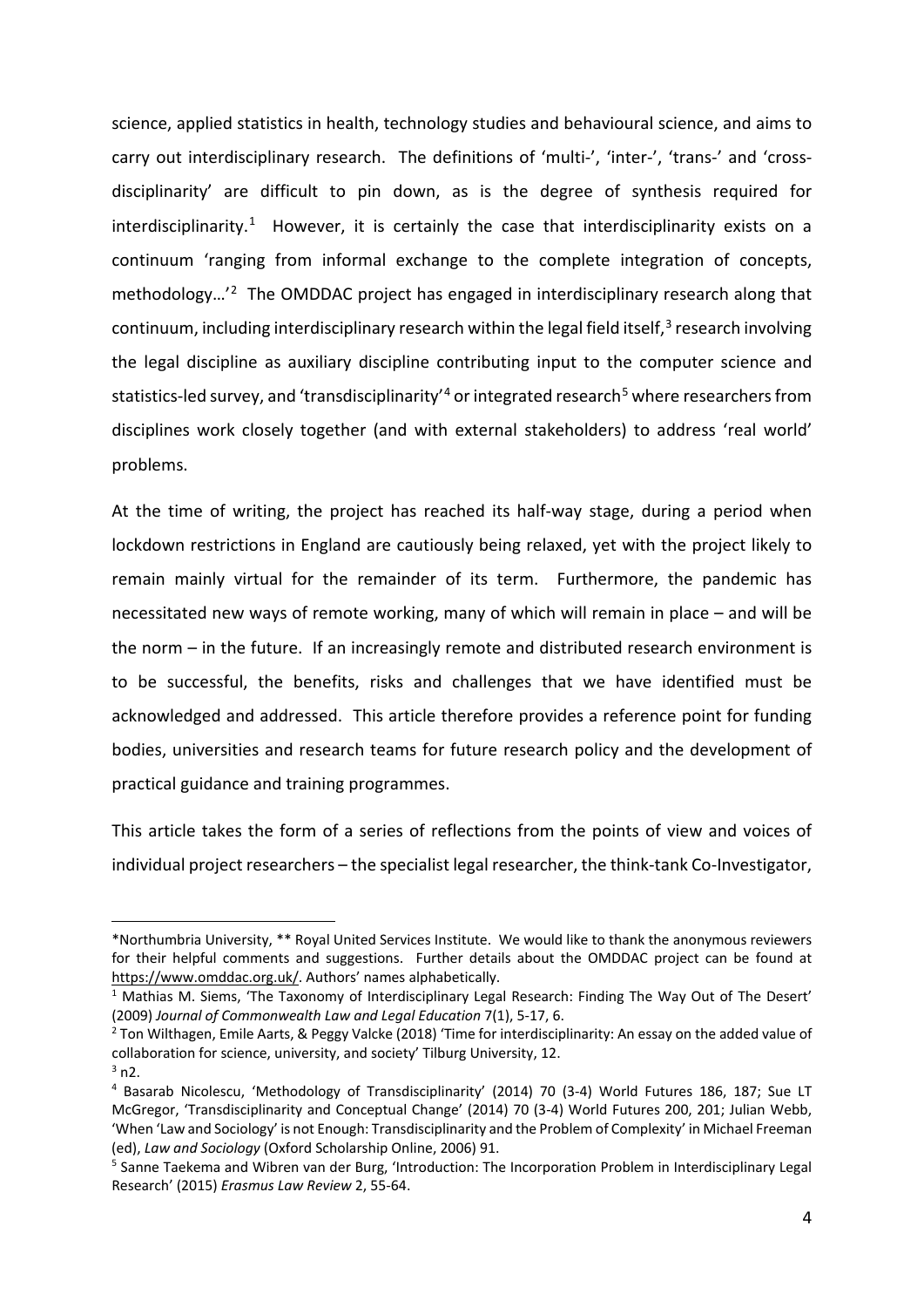the post-doctoral researcher, statistical and data science researchers, and the Principal Investigator – and organised under two main themes - project management and internal communication; and methodologies/interdisciplinary research. We thus draw out lessons for future remote and distributed research, and for interdisciplinarity more generally. Under the project management and internal communication theme, the principal investigator provides her thoughts on the management challenges created by OMDDAC's remote and distributed interdisciplinary research structure, followed by a think-tank's perspective, as the coinvestigator, on the project's communication challenges. OMDDAC's legal research associate provides her perspectives on the challenges of building a profile and working relationships via remote methods. The methodology and interdisciplinarity section includes reflections by one of OMDDAC's specialist legal researchers on the lessons learned from the project's remote interview method. Our penultimate section discusses the ongoing development of a public perceptions survey within a remote interdisciplinary project from the perspective of the researchers in data science and statistics. Our conclusions focus upon interdisciplinarity, the benefits and challenges of remote research methodologies, and issues of collegiality. Interdisciplinarity is often held up as an end in itself. However, the OMDDAC experience demonstrates that the theoretical benefits for research will only be realised by designing the integration – in terms of responsibilities and involvement of each discipline and the degree of interdisciplinarity expected - into every aspect of a project. It cannot be assumed that integration will somehow happen without effort, including new university processes to support interdisciplinary researchers and cut through departmental and disciplinary barriers. Finally, we warn that it will be a false economy for universities and funders to assume that research projects can continue to be conducted in a mainly remote manner and therefore, that budgetary savings can be made by reducing time allocations, travel and academic networking.

#### **2. Challenges and solutions relating to project management and communication**

#### *The PI in a pandemic (Marion Oswald, Northumbria University)*

According to the Arts and Humanities Research Council guidance, a principal investigator (PI) 'takes responsibility for the intellectual leadership of the research project and for the overall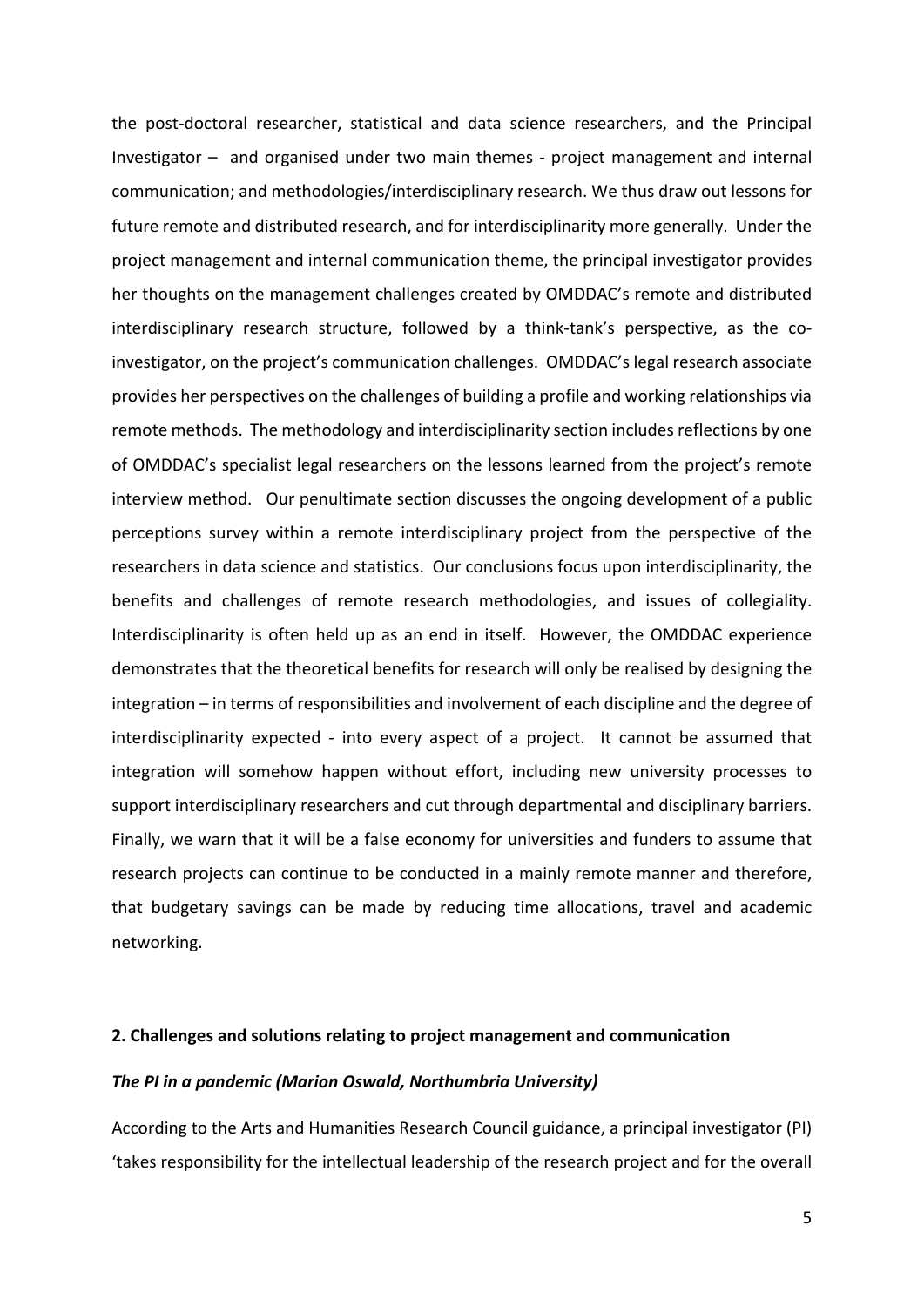management of the research or other activities.' [6](#page-3-0) In this simple statement lies a role which has to be all things to all people – both a bureaucrat and innovator, the equivalent of a director of a start-up but within existing internal and external bureaucracies that come with considerable reporting and administrative requirements. The PI is expected to be a project manager responsible for delivery of the research in accordance with the project plan and agreed milestones. The PI must achieve impact for the research, including the identification of beneficiaries, maintenance of networks beyond their immediate research community, and wide publication and exploitation. In addition, the PI must be a professional manager of data and collaborations, while ensuring 'that research staff and students develop research, vocational and entrepreneurial skills that are matched to the demands of their future career paths.'[7](#page-3-1) Fulfilling the role of PI successfully is a tall order at the best of times. For a PI of a Covid-19 rapid response project such as OMDDAC, there are additional challenges directly related to the pandemic emergency and the remote nature of the interdisciplinary research.

#### *The emphasis on impact*

Research council funders understandably require projects to produce immediate impact in addressing issues raised by the pandemic. Yet society remains in a state of considerable flux and uncertainty; the subject of the project is continually changing and developing,<sup>[8](#page-3-2)</sup> creating unique project management issues, as legal, ethical, policy and operational consequences of data-driven approaches to Covid-19 take time to emerge and crystallise. There are strong personal and political opinions to disentangle. We continue to operate in a crowded market of data, policy and opinions, thus increasing the challenge of producing research with impact – in other words, our ability to create impact is affected by the very issue that the project is researching!

As a relatively small project compared to other Covid-related projects and consortia within academia, we have adopted a number of strategies in an attempt to deal with this 'policy noise'. Our interview and survey methodologies and project outputs were designed from the outset to inform the development of policy and identify key issues faced by the practitioner.

<span id="page-3-0"></span><sup>6</sup> Arts and Humanities Research Council, *Research Funding Guide* Version 5.3, February 2021, 46.

<span id="page-3-2"></span>

<span id="page-3-1"></span> $7$  Ibid, 98.<br> $8$  An example being the ongoing debate over the potential benefits and risks of vaccine passports as discussed in the OMDDAC snapshot reports [https://www.omddac.org.uk/news/snapshot-reports/.](https://www.omddac.org.uk/news/snapshot-reports/)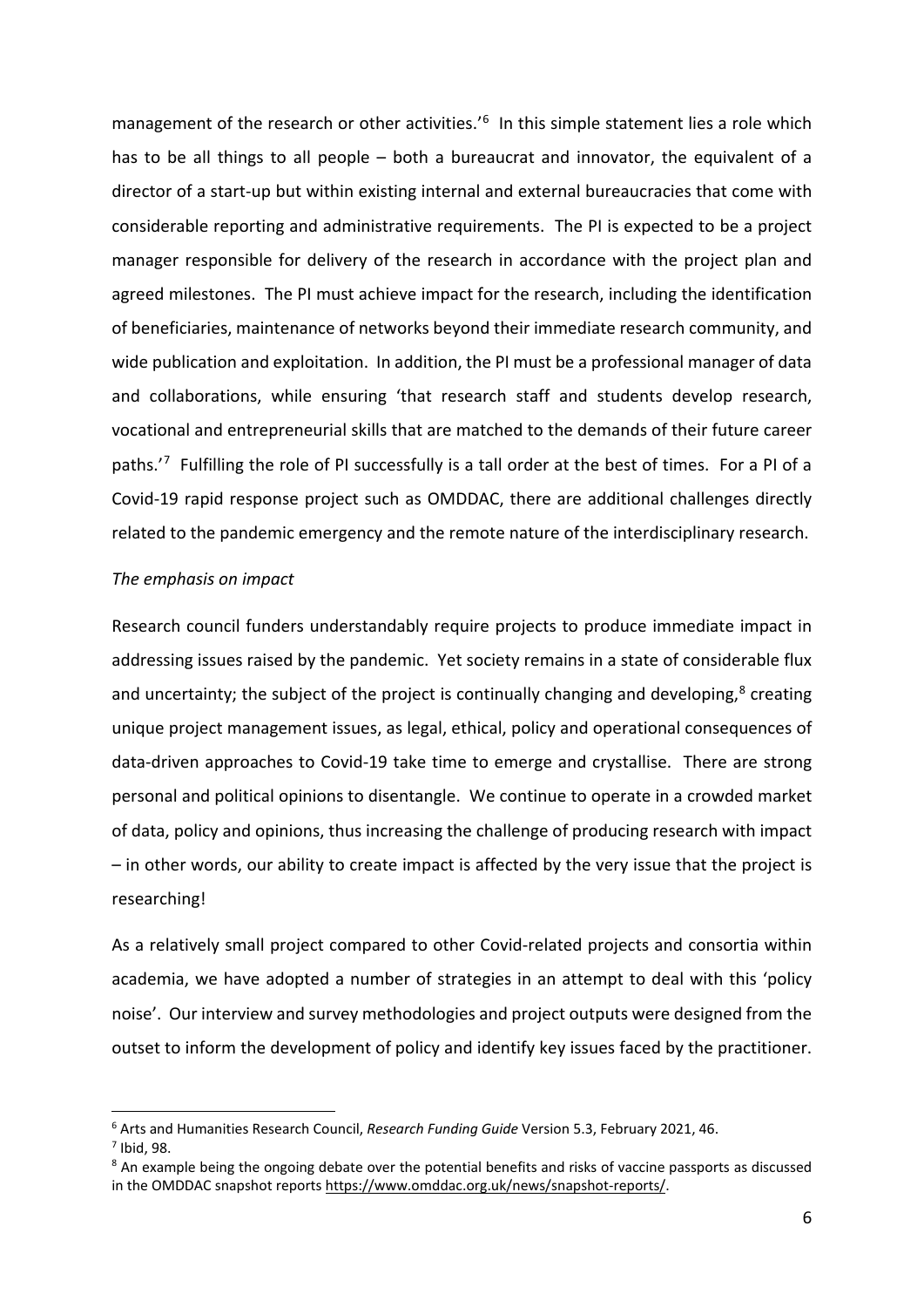Our 'snapshot' reports, for example, highlighted case-studies within pandemic policy response, health and policing, explaining how the data analysis worked, the risks and benefits, and legal and ethical issues, with lessons learned laid out in a user-friendly format. We have therefore been able to respond in an agile way to Parliamentary and Governmental inquiries into aspects of the pandemic relevant to data-driven approaches, and to involve practitioners in disseminating the findings via online live events. A variety of communication methods – website, Twitter and JiscMail – have been used to disseminate project findings and make connections. Furthermore, the relationship with our supporter organisations, including the Centre for Data Ethics and Innovation and the Ada Lovelace Institute, has been fundamental in enabling the project to make connections with key stakeholders and to help amplify and disseminate the project findings outside of academia.

### *The challenges of remote, distributed interdisciplinary research during a pandemic*

OMDDAC researchers are arguably conducting an extreme form of action research.<sup>[9](#page-4-0)</sup> Although we are not the 'actors' in such research in terms of implementing the data-driven approaches under examination, we experience the consequences of those approaches to a greater or lesser extent. The pandemic has affected everyone, whether due to health concerns, lockdown restrictions, working environments or adaptations to research methods as discussed below. The subject of the research is all pervasive in the lives of the researchers. Furthermore, staff 'burnout' in academia during the pandemic has been experienced by  $many<sup>10</sup>$  $many<sup>10</sup>$  $many<sup>10</sup>$  with the output of female academics disproportionately affected due to school closures, family/home responsibilities and competing academic and administrative duties.<sup>[11](#page-4-2)</sup> For a project reliant on qualitative research and interdisciplinary team-work, the recognised phenomenon of 'Zoom fatigue'<sup>[12](#page-4-3)</sup> presents a considerable risk. Furthermore, the PI's role is commonly undertaken without line management responsibility for the majority of Co-Is, nor control over their overall workload, a challenge that increases in significance when set against the above pressures.

<span id="page-4-1"></span><span id="page-4-0"></span><sup>9</sup> O'Leary's cycles of action research: O'Leary, Z. (2004). *The Essential Guide to Doing Research*. London: Sage. <sup>10</sup> Virginia Gewin 'Pandemic burnout is rampant in academia' *Nature*, 15 March 2021 [https://www.nature.com/articles/d41586-021-00663-2.](https://www.nature.com/articles/d41586-021-00663-2)

<span id="page-4-2"></span><sup>11</sup> Brooke Peterson Gabster et al., 'Challenges for the female academic during the Covid19 pandemic' *The Lancet*, 18 June 2020 [https://www.thelancet.com/journals/lancet/article/PIIS0140-6736\(20\)31412-4/fulltext.](https://www.thelancet.com/journals/lancet/article/PIIS0140-6736(20)31412-4/fulltext)

<span id="page-4-3"></span><sup>12</sup> Bailenson, J. N. (2021). Nonverbal Overload: A Theoretical Argument for the Causes of Zoom Fatigue. *Technology, Mind, and Behavior*, *2*(1). [https://doi.org/10.1037/tmb0000030.](https://doi.org/10.1037/tmb0000030)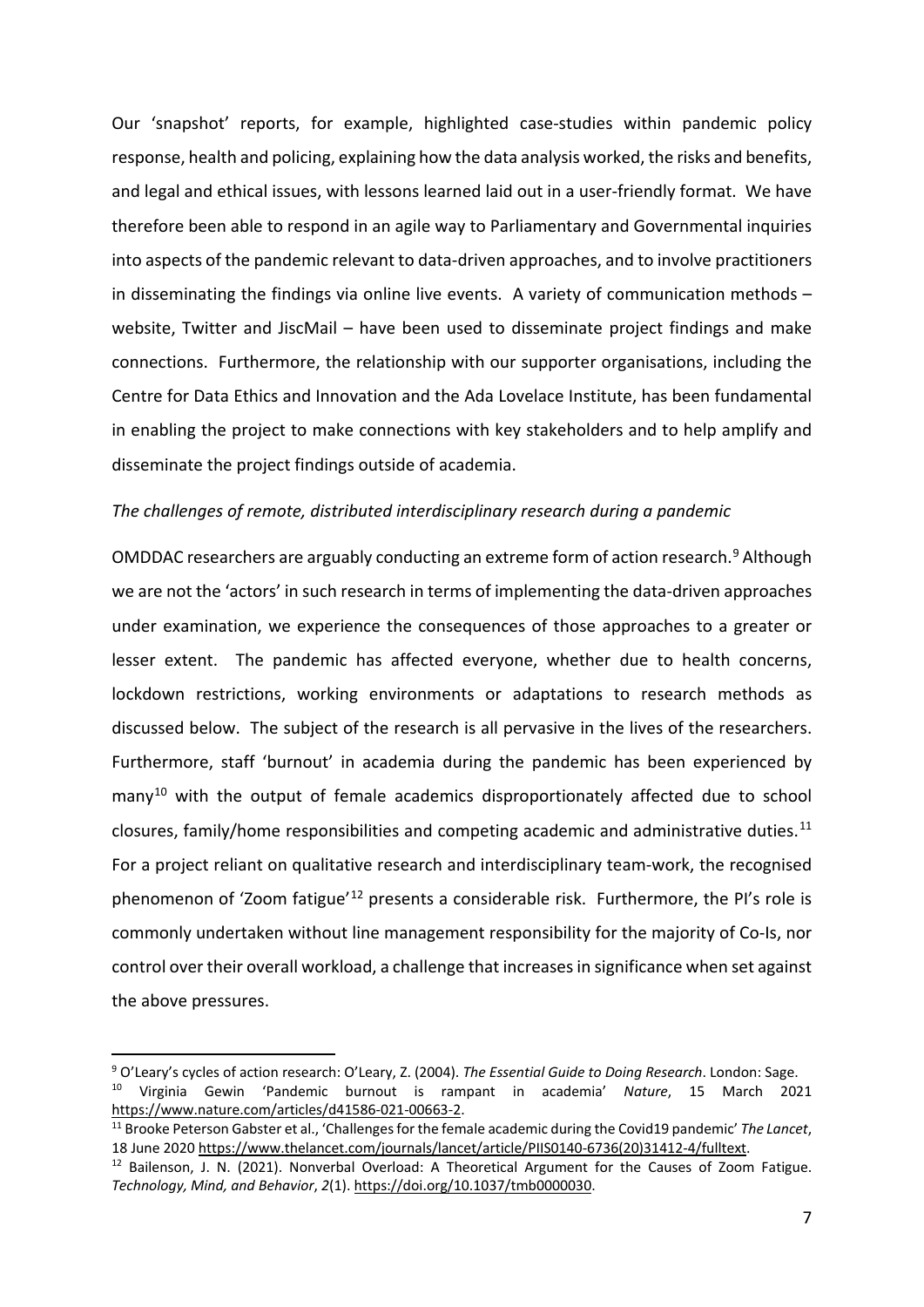Delivery of OMDDAC's interdisciplinary research is completely dependent upon our ability to collaborate. Each team member has a crucial role to play in achieving project milestones as set out in the strategic plan and in respect of dissemination and impact. Nair et al. found that '[i]nvolving all researchers in most aspects of the study was seen as a way to keep team members engaged and participating.<sup>'[13](#page-5-0)</sup> OMDDAC's research processes – including project interviews and the public perception survey– have been designed to involve all researchers, with project publications being written jointly, a lead author coordinating the input of other researchers according to their discipline and specialist knowledge. As Bessant discusses below, the interdisciplinary 'pair' online interviewing method developed by OMDDAC has enabled considerable insight to be gained in a relatively short space of time. Furthermore, successful interdisciplinary collaboration is dependent upon building up understanding between disciplines, in order to avoid talking at cross-purposes, where words and concepts have different meanings for different disciplines. This highlights the need to build relationships, trust and understanding between team members by 'both task talk and relational talk.'[14](#page-5-1) However, the OMDDAC project has to date operated using remote methods of communication and home working, with some team members never having met in person. We are a distributed project in terms of organisation, disciplines involved and working location. It was recognised from the start of the project that 'forming a team is not the same as being productive,<sup>'[15](#page-5-2)</sup> although we cannot rely on chance 'water-cooler' moments or regular face-to-face meetings to build cohesive relationships. Cummings and Kiesler argue that

'[d]istributed work tends to disrupt both coordination and relationships…If, on top of distance, the team is made up of people from different universities and disciplines, then team members are likely to feel closer to colleagues in their own department and not as close to those at other universities. They usually belong to local projects

<span id="page-5-0"></span><sup>13</sup> Nair, K.M., Dolovich, L., Brazil, K. *et al.* It's all about relationships: A qualitative study of health researchers' perspectives of conducting interdisciplinary health research. *BMC Health Serv Res* **8,** 110 (2008). https://doi.org/10.1186/1472-6963-8-110.

<span id="page-5-1"></span><sup>&</sup>lt;sup>14</sup> Jessica Leigh Thompson (2009) Building Collective Communication Competence in Interdisciplinary Research Teams, Journal of Applied Communication Research, 37:3, 278-297, DOI: [10.1080/00909880903025911](https://doi.org/10.1080/00909880903025911)

<span id="page-5-2"></span><sup>&</sup>lt;sup>15</sup> Jonathon N. Cummings and Sara Kiesler 'Who collaborates successfully?: prior experience reduces collaboration barriers in distributed interdisciplinary research' [CSCW '08: Proceedings of the 2008 ACM](https://dl.acm.org/doi/proceedings/10.1145/1460563)  [conference on Computer supported cooperative work](https://dl.acm.org/doi/proceedings/10.1145/1460563) November 2008 Pages 437–446 [https://doi.org/10.1145/1460563.1460633.](https://doi.org/10.1145/1460563.1460633)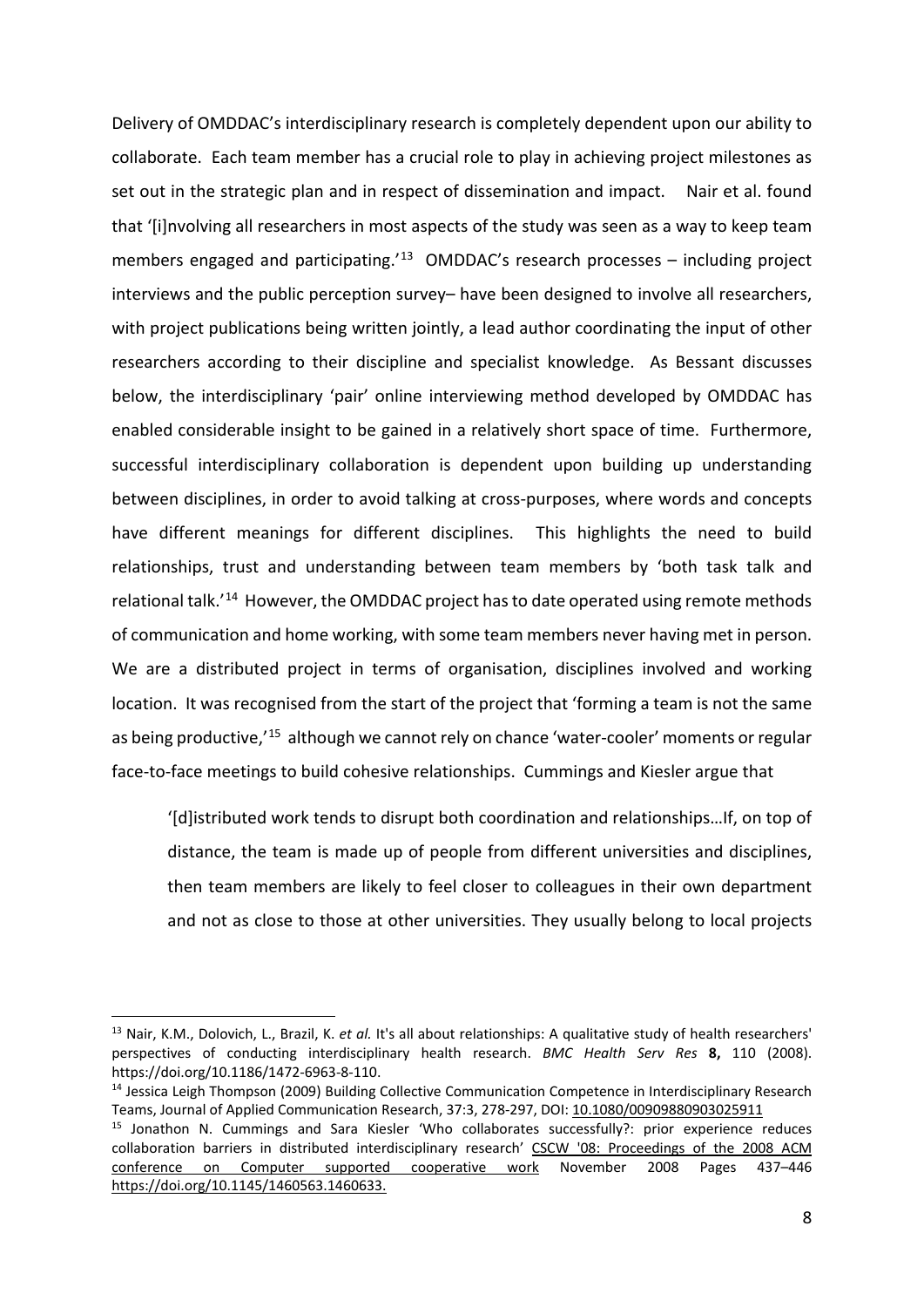(plus teaching and other local obligations) that exert a pull on their time and attention.'[16](#page-6-0)

All project researchers are members of the virtual team and can participate in the online 'posts' and in the virtual team meetings. The project has made use of the online platform to build up a virtual library of relevant literature, media articles and other sources, contacts and events that team members can easily share with others and as one way of managing the pandemic information overload. Of course, creating yet another virtual platform for project communications risks exacerbating such information overload unless team communications are used in moderation.

The same online platform is used for regular team meetings, although discussion in such meetings has been action focused, and it remains the case that those with existing relationships or disciplines in common tend to work more closely together. Nair et al. emphasise the importance of relationship building:

'Time to build relationships was seen as both a necessity but also as a frustration as sometimes the short time frame of grants did not allow for this development. Time was needed to learn about the perspective of others, assess the value of what they are contributing, and finally, to assimilate this new knowledge into one's own knowledge base.'[17](#page-6-1)

Online tools can be highly effective for task orientated activities, but much less so for relationship building or for creating understanding between team members from different disciplines in terms of their contributions to jointly written documents for instance. In 'normal' circumstances, it might be assumed that such relationships would build naturally. The PI of an interdisciplinary project in a pandemic can make no such assumption however, and must give specific thought to building a culture of collegiality using the remote methods available, to ensure that the 'affective tension' inevitable in interdisciplinary research will work positively to increase understanding between disciplines.<sup>[18](#page-6-2)</sup>

<span id="page-6-0"></span> $16$  Ibid.

<span id="page-6-1"></span><sup>17</sup> n13.

<span id="page-6-2"></span><sup>18</sup> Line Hillersdal et al., (2020) 'Affect and Effect in Interdisciplinary Research Collaboration' *Science & Technology Studies* 33(2) 66-82.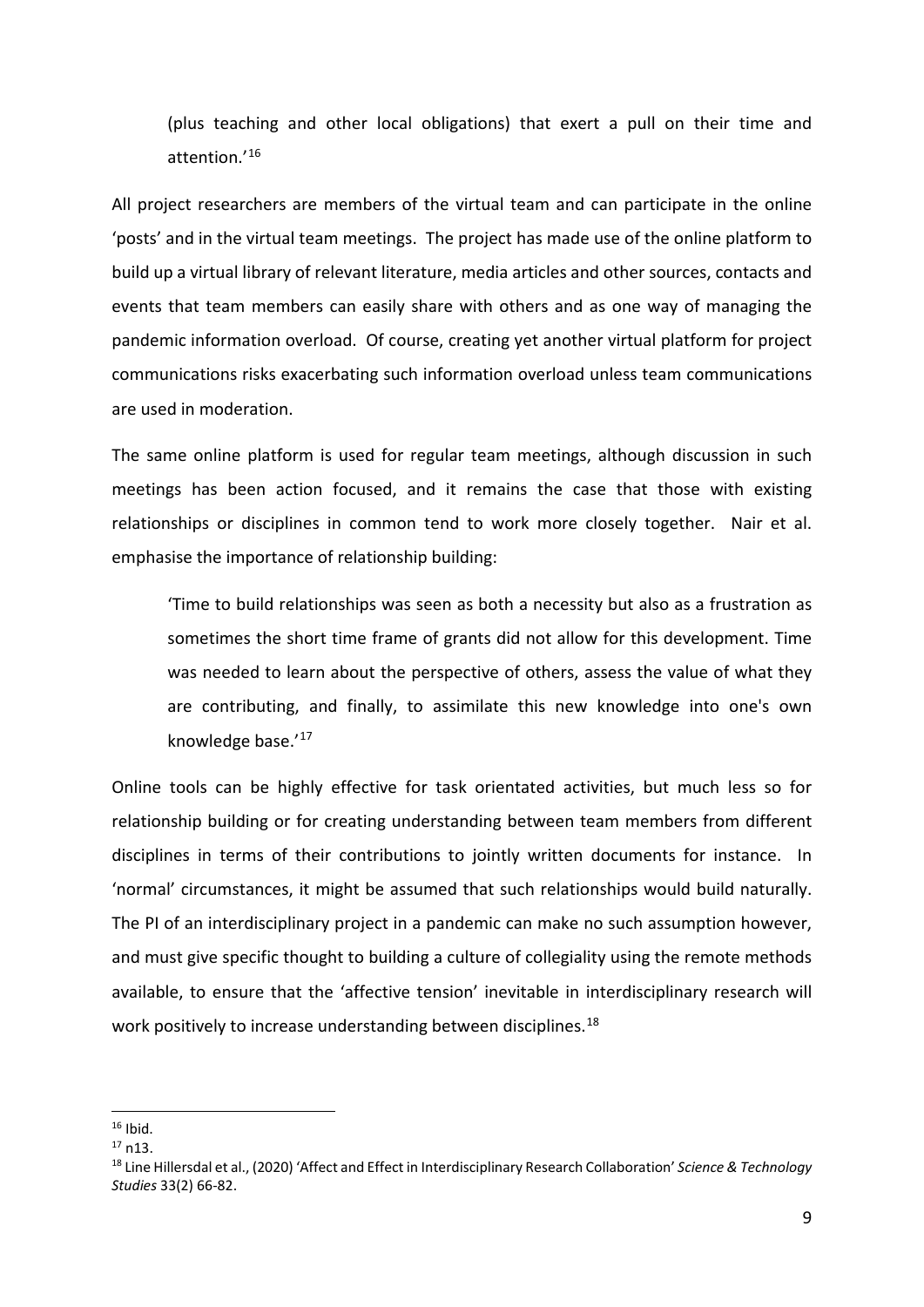### **3.** *A think-tank's perspective on project management and communication challenges during the pandemic (Keith Ditcham, Ardi Janjeva, Royal United Services Institute)*

One main challenge to interdisciplinary working caused by the pandemic has been communication. The inability to get interested parties, the research team, and project partners in the same physical space required a rethink on how to communicate effectively. Fortunately, members of the RUSI team had experience working within various international consortia on other projects where these challenges were commonplace, allowing for a swifter adaptation. Having a PI with a clear focus, and in this case, who has close ties to both parts of the research consortium, was essential in laying the foundations for this rethink. Regular team meetings where updates are shared, progress reviewed and ideas discussed have been the main form of whole-group communication, with further sub-groups meeting on an ad-hoc basis to deliberate on research matters. That being said, care had to be taken to ensure that these sub-groups did not evolve into siloes that became too distinct from one another. From RUSI's perspective, the preparatory measures taken at the beginning of the project, and the consistent effort put in by all team members to reach out across institutional boundaries ensured that pandemic restrictions did not have a detrimental impact on the quality of outputs. There remains the possibility that the lack of informal interaction amongst the research team meant that we missed out on a range of new ideas. Measuring this counterfactual, however, is near impossible, and judging by the constant stream of new ideas being circulated across team members during the project regardless, the effect is likely to be minimal in any case.

There were certain parts of the project where the interdisciplinary makeup of the research team was especially impactful. The main example of this can be seen with the Snapshot Reports. These Reports analysed three case studies in the sectors of data-driven public policy, technology and public health and policing and public safety. This approach enabled an easier identification of common themes in the pandemic response across key sectors, such as the need for greater transparency in publishing data and rationale behind decisions, data quality and interoperability issues between systems, and the importance of ongoing user-centric monitoring and evaluation of data-driven tools. From the beginning, a clear framework was established defining sub-sections in a way that made the most of the technical, legal, and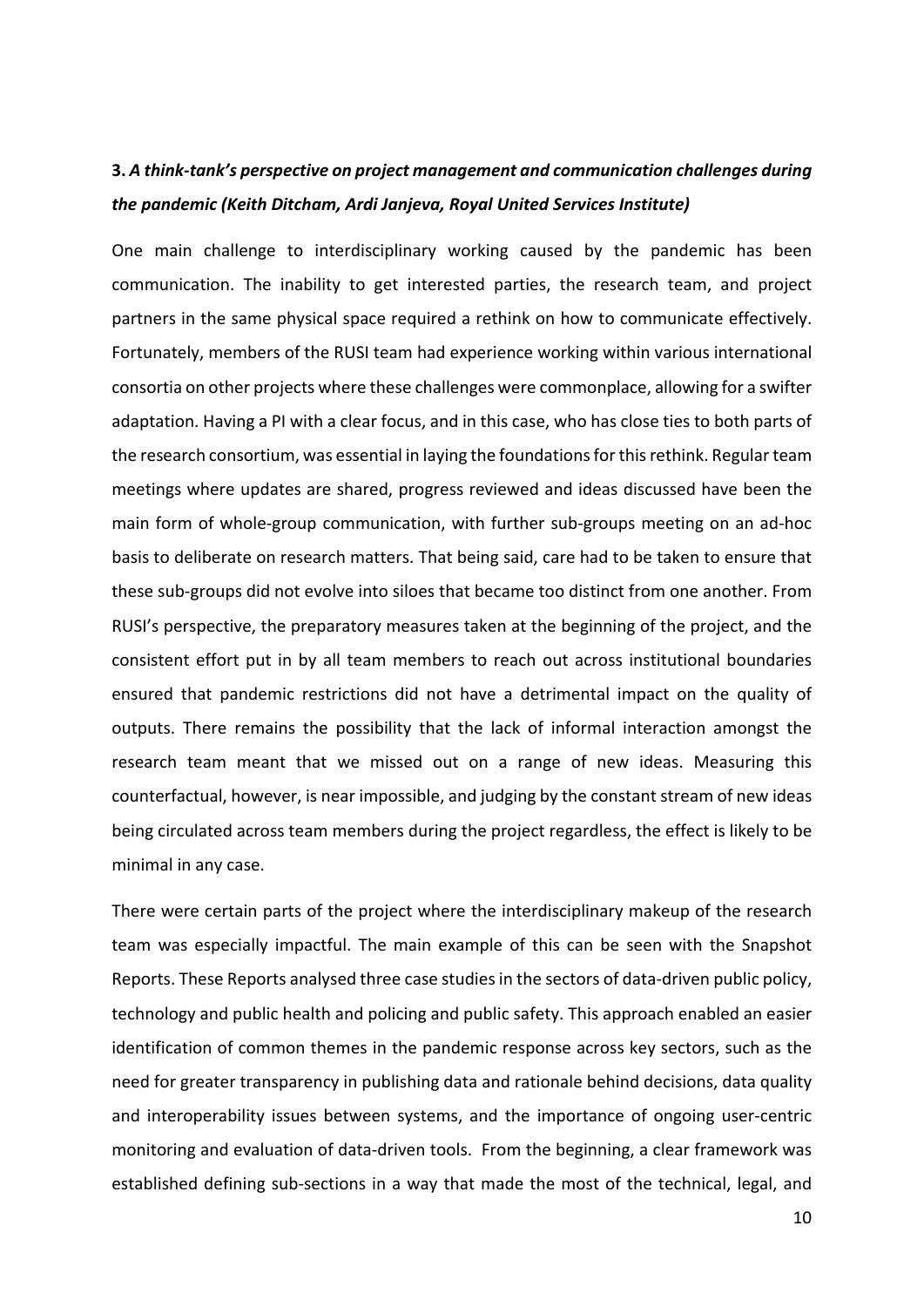subject matter expertise in the team (for example, operational functioning of the case study; statistical validity; benefits and risks; and legal and governance frameworks). The remote working environment is unlikely to have had any meaningful impact on this – with one team based in London and the other in Northumbria, the report writing process would largely have been conducted in the same manner irrespective of the pandemic. Where subject matter expertise in the team overlapped, it could be said that at times it was difficult to know exactly who to go to when seeking an answer to a question, for example. This may, if subconsciously, have been exacerbated by the pandemic and the inability to meet colleagues in person, thereby having a more natural feel of people's respective skills and specialisms. To the extent that this was the case, it is very likely to have had only a minimal impact, however.

# **4.** *Starting a 'virtual' postdoc during a pandemic: an early-career perspective (Rachel Allsopp, Northumbria University)*

Joining a new project team as an early career researcher is always a daunting prospect. Doing this virtually, and during a pandemic, however, presents its own unique challenges. It also presents several unique opportunities. This section is a reflection on the first four months as part of the OMDDAC team, with a particular focus on the unique challenges and opportunities that have presented themselves so far during this virtual research project.

As an early career researcher in the field of law and technology, joining a pre-existing research project alongside a team of experienced academics and researchers, I have been eager from the outset to create a positive impression of myself, as a capable, diligent and professional member of the team. How to achieve this in a remote setting, however, raises considerations additional to those that ordinarily arise in a non-remote working environment. In joining a research project during the Covid-19 pandemic - *about* the Covid-19 pandemic - it was almost inevitable that the role would be primarily remote-based, meaning that introductions and team meetings have all taken place virtually, from the box room of my house (or, on occasion, the dining room table). Correspondingly, one perhaps trivial, but particularly illustrative, example of this broader challenge has been the selection of an appropriate videoconferencing background. Would it be acceptable for the flowery bedspread and collection of 'Pop Funko Vinyl' figures to remain on show behind me? Would a blurred background be more appropriate? Or perhaps a stock image of a bookcase and plant would leave a better impression. In making this seemingly trivial decision, I found myself in conflict between the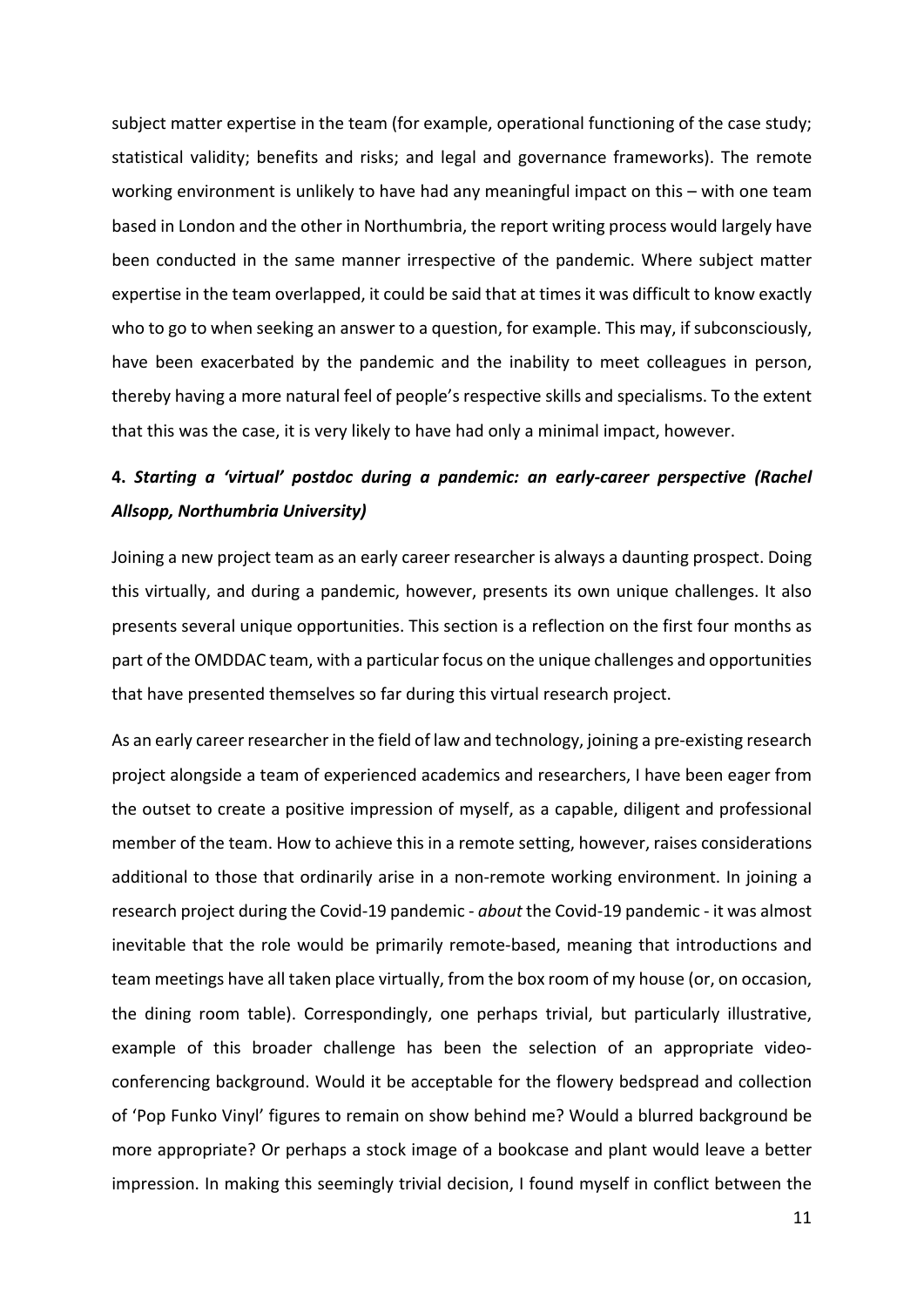desire to cultivate working relationships with new colleagues by sharing elements of my personality (a task which is inevitably more of a challenge when working remotely, as Oswald observes above) on the one hand, and the need to present myself as a serious, professional researcher on the other.

This was compounded further when conducting remote interviews in the form discussed by Bessant below. The interviews we conducted could be considered 'elite' or 'expert' interviews in a broad sense,<sup>[19](#page-9-0)</sup> in that they involved speaking to a wide range of professional stakeholders across multiple sectors, each with a detailed expertise of the key data-driven responses to Covid-19. As such, I was conscious of the need to convey the utmost professionalism in conducting the interviews, being keen to ensure a positive impression not only of myself as a researcher, but also on behalf of OMDDAC. In this regard, 'doing my homework'[20](#page-9-1) in advance of the interview was of course key, as with conducting any 'elite' interview in a non-remote setting, in order to project that positive impression. Again, however, the virtual setting in which our interviews were conducted presented unique challenges. In addition to the 'background' considerations outlined above, there was the additional concern of navigating the video-conferencing technology to ensure that it was operating correctly. To present as a professional researcher, it seemed imperative that I try to ensure the technology was fully cooperative in order to make the process as seamless as possible for the interviewee – and not least avoid the dreaded 'you're on mute' feedback.

Relatedly, I had to consider how I was presenting myself - in terms of verbal and non-verbal cues - to the participant via the medium of video-conferencing. There is an inevitable cost in building a rapport with the interviewee virtually, as compared with conducting interviews inperson. Unlike during face-to-face interactions, however, video conferencing facilities provide you with real-time, visual feedback on how you are presenting yourself (provided your camera is switched on). Accordingly, while conducting the interviews, my focus was almost divided between trying to engage with the participant and build that necessary rapport, and at the same time – but without detracting from the interview itself - being hyper-aware of, evaluating and, where necessary, adjusting my own presentation throughout. Indeed, to

<span id="page-9-0"></span> $19$  Beate Littig, 'Interviewing the Elite  $-$  Interviewing Experts: Is There a Difference?' in Alexander Bogner, Beate Littig and Wolfgang Menz (eds) *Interviewing Experts* (Palgrave Macmillan, 2009) 98-113, https://doi.org/10.1057/9780230244276\_5.

<span id="page-9-1"></span><sup>&</sup>lt;sup>20</sup> William S Harvey, 'Strategies for Conducting Elite Interviews' (2011) 11(4) Qualitative Research 431, 434.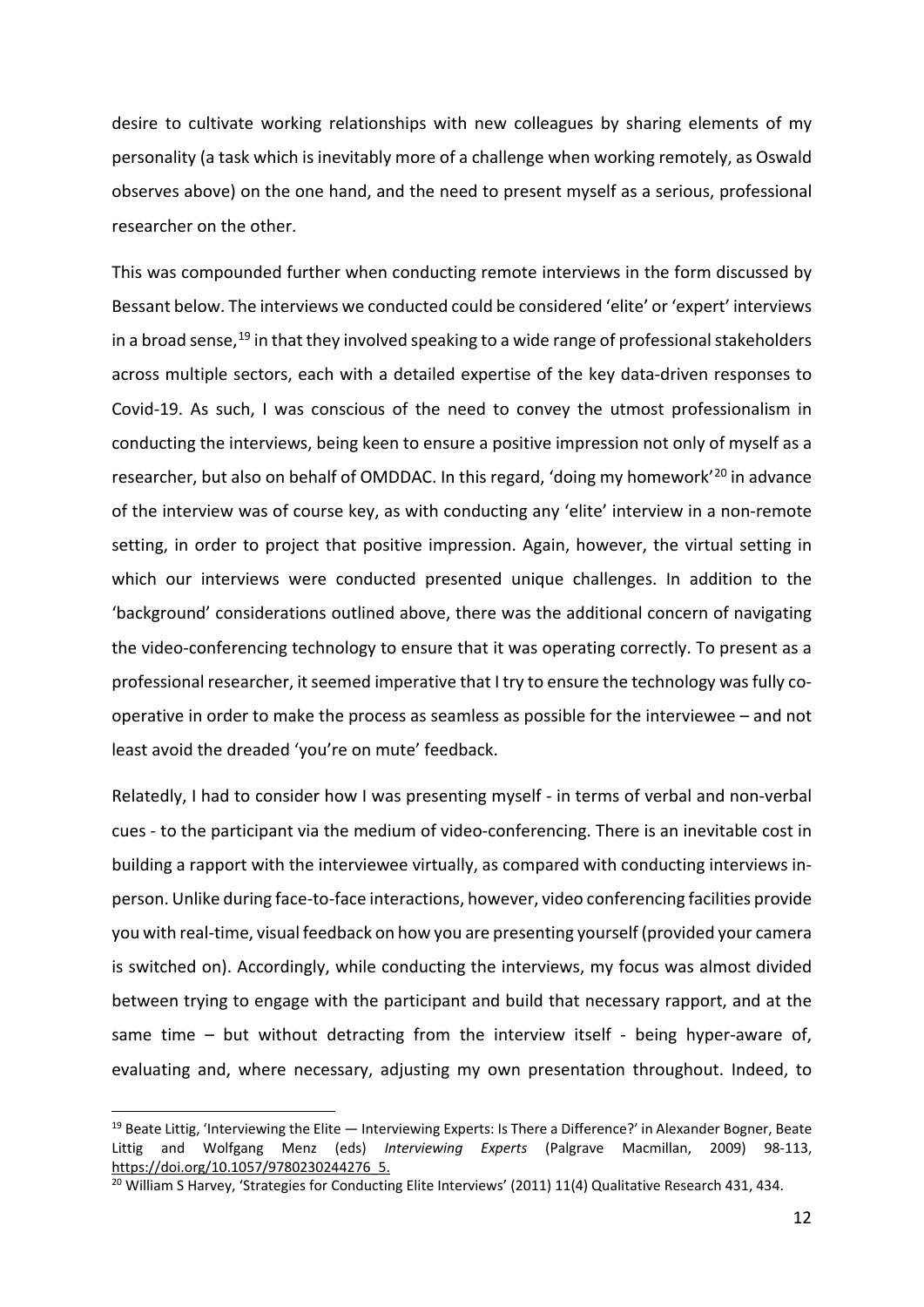some extent this applies to all forms of video communication, with interviewees and teammembers alike, and perhaps assists in explaining the phenomenon of 'Zoom fatigue' mentioned by Oswald. In this medium of remote video-conferencing we, at once, find ourselves receiving, evaluating and (consciously or subconsciously) responding to visual feedback on our own presentation while maintaining a conversation or participating in a meeting, often involving multiple participants. Moreover, as discussed throughout this paper, in this virtual setting we generally have to work harder to pick up on non-verbal cues and build that necessary rapport than we would have to when communicating in person. Combined with the widely experienced blurring of boundaries between work and home-life, as remote working has become the norm for many during the pandemic, on reflection it has perhaps never been more important to take the time to disconnect from all of the screens that pervade our daily lives.<sup>[21](#page-10-0)</sup>

#### **5. Challenges and solutions relating to methodologies and interdisciplinary research**

### *Stakeholder Mapping Interviews (Claire Bessant, Northumbria University)*

The OMDDAC project, as noted by Oswald, sought to bring together researchers across a variety of disciplines, including law. Whilst traditionally legal research has perhaps been understood as the doctrinal study of law, which assumes an exclusive focus on traditional legal materials and their interpretation, some scholars suggest that socio-legal approaches to legal study are increasingly becoming accepted, whilst pure doctrinal study of the law has somewhat fallen out of favour.<sup>[22](#page-10-1)</sup> The OMDDAC project in fact incorporates both doctrinal research and empirical legal research.

Empirical legal research, a subset of the wider genre of socio-legal research, is defined here as 'the study of law, legal processes and legal phenomena using social research methods, such as interviews, observations or questionnaires.<sup>'[23](#page-10-2)</sup> In order to effectively conduct empirical legal research, the legal researcher must, of course, have a detailed understanding of the literature on empirical methods and theory. Indeed, the empirical legal scholar will be

<span id="page-10-0"></span><sup>21</sup> Gewin (n 10).

<span id="page-10-1"></span><sup>&</sup>lt;sup>22</sup> Fiona Cownie and Antony Bradney 'Socio-Legal Studies: A Challenge to the Doctrinal Approach' in Dawn Watkins and Mandy Burton (eds), *Research Methods in Law* (Routledge 2013) 34.

<span id="page-10-2"></span><sup>23</sup> Mandy Burton, Doing Empirical Research in Mandy Burton and Dawn Watkins (eds) *Research Methods in Law*  (Routledge 2013) 55.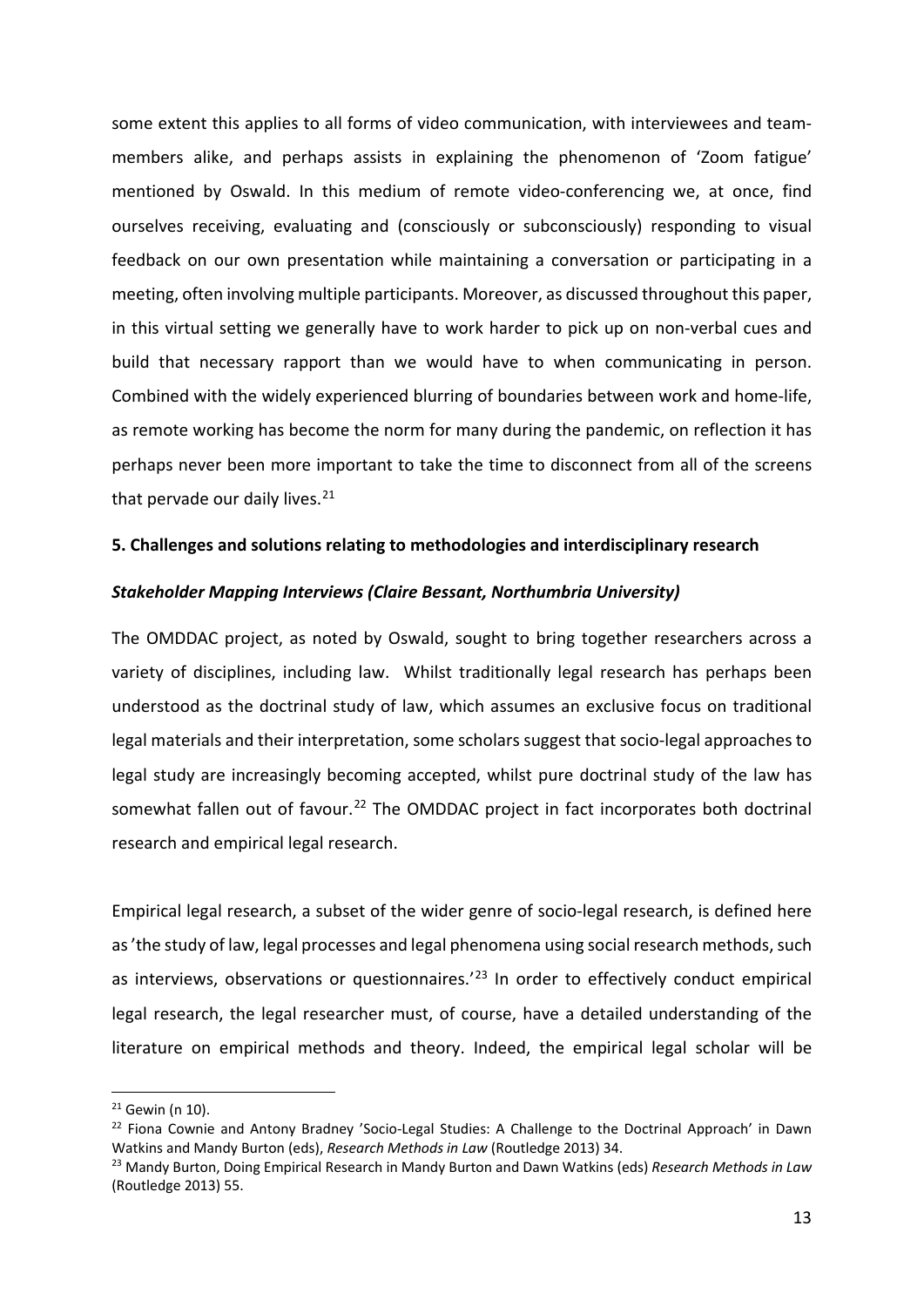directed to and is likely to refer to much the same literature as any other scholar using empirical research methods, whatever their discipline.

As Oswald mentions above, the OMDDAC project aims at integrated research with methodology particularly focused in the first stages of the project on interviews to obtain qualitative data. Within the OMDDAC project plan, work package 1 (WP1) used interviews to identify which data driven projects had been or were being developed to respond to Covid-19 in the UK, in order to develop a short list of case studies for more detailed exploration in work package 2 (WP2, the production of 'snapshot' reports).

Many of the OMDDAC team already had experience of using empirical methods, particularly interviews. It was identified at the project outset, however, that different interview approaches had been used by different members, and some individuals had limited experience of interviewing. Accordingly, before WP1 commenced, and before any interviews took place, the team discussed the most appropriate interview method to be used and developed a supportive strategy to ensure all team members were comfortable with conducting the interviews.

WP1 commenced with the project team collaborating together, adopting a purposive, selective sampling strategy to determine potential stakeholders to interview about the use of data-driven approaches across the UK. Semi-structured online interviews were then conducted with thirty-four stakeholders drawn from: the private sector; government; academia; police and law enforcement; organisations specialising in the use, management and protection of data; the medical profession; charities; regulators and the legal profession.

An interview can be understood as a conversation between a researcher (the interviewer) and an interviewee that takes place at a pre-arranged meeting; the interviewer asks questions and the interviewee provide answers, telling the interviewer about experiences or topics of which they have first-hand knowledge or into which they have insight. (In this project interviews were in fact conducted by interviewer pairs, and whilst most interviewees were interviewed individually, a small number were interviewed in pairs, for example, where two colleagues expressed interest in participating in the research. In such cases the same

14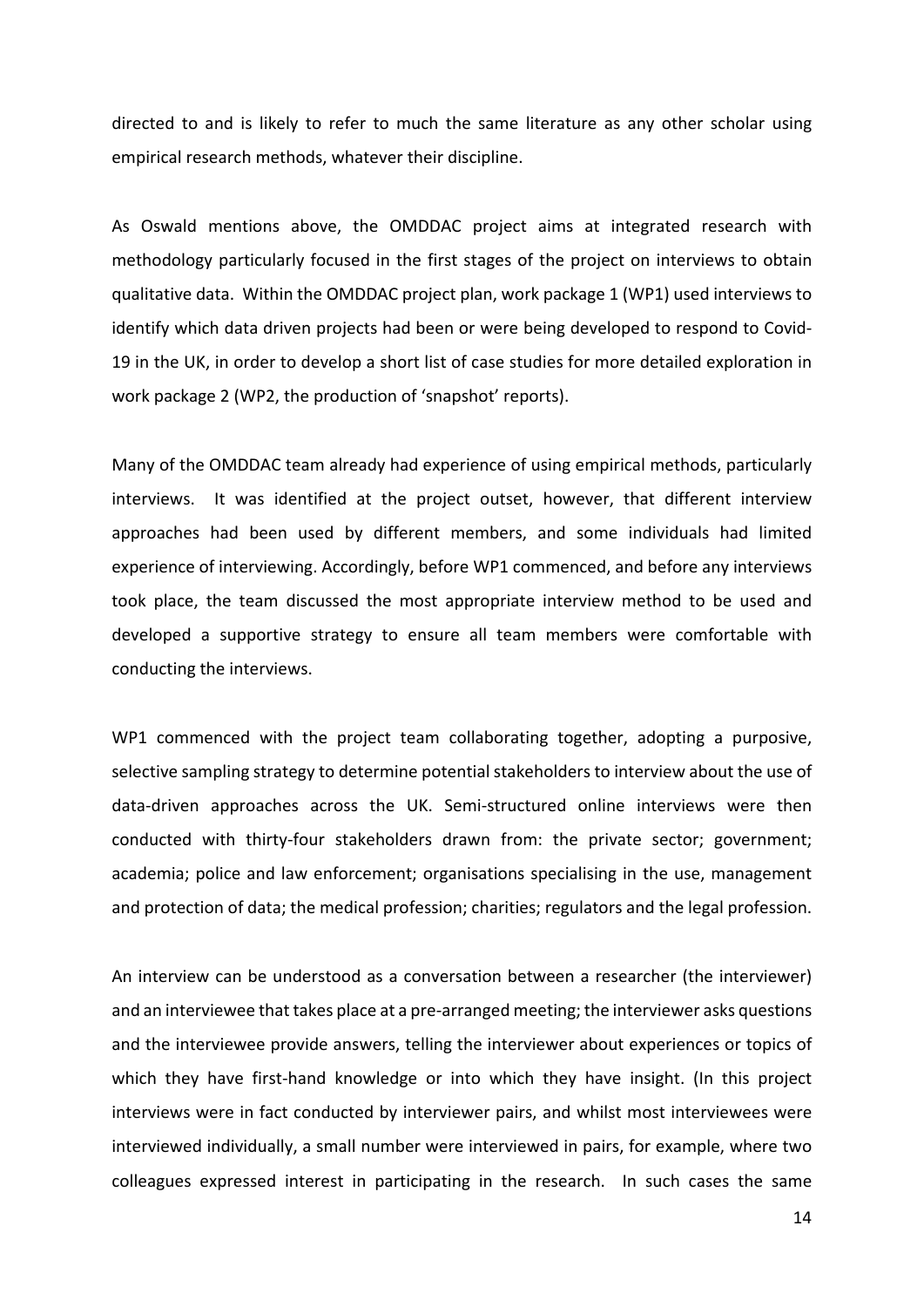questions were used as for single interviewees, with both interviewees being encouraged to provide full answers to each question.)

Brinkman suggests interviews are one of the most common ways of producing knowledge in the human and social sciences.<sup>[24](#page-12-0)</sup> Certainly, interviews have much to offer the qualitative researcher, whatever their discipline of origin, enabling researchers to achieve an in-depth understanding of participants' perspectives and experiences, thus enabling the researcher to explore complex issues in a way not possible by observation or survey.<sup>25</sup> By encouraging interviewees to speak in their own voices, researchers gain understanding of the research topic from the perspective of someone who has insight into that topic.<sup>[26](#page-12-2)</sup> Where interviewees are allowed to talk at length, researchers obtain rich data through full, detailed narratives,  $27$ which provide 'solid material for building a significant analysis.<sup>'[28](#page-12-4)</sup> Interviews are, however, not without criticism. Some scholars suggest that given the artificiality of interviews, and the fact interviewees are expected to create answers under time pressure, interviewees cannot be expected to truthfully divulge potentially sensitive information.<sup>[29](#page-12-5)</sup> Some scholars express doubts about whether interviewers are ever able 'to get inside someone's head', suggesting that all that is achieved is a 'representation of an individual's views and opinions,'[30](#page-12-6) with a 'tenuous basis' in reality. $31$  Svend suggests that interviews nonetheless 'often represent the most adequate means of knowledge production.<sup>'[32](#page-12-8)</sup> In this instance it was considered the benefits of interviews undoubtedly outweighed the negatives.

This twelve-month project responds to an international pandemic. With WP1 serving as a foundation for future work packages, the timescales for conducting WP1 were short. Ethical

<span id="page-12-0"></span><sup>&</sup>lt;sup>24</sup> Svend Brinkmann 'The Interview' pgs 576-599 in Norman K Denzin and Yvonna S Lincoln 'The Sage Handbook of Qualitative Research' (5th Edition, 2018, Sage Publications) 577, 579.

<span id="page-12-1"></span><sup>25</sup> Bridget Byrne 'Qualitative Interviewing' in Clive Seale (ed) *Researching Culture and Society* (4th Edition, Sage 2018) 220-1.

<span id="page-12-2"></span><sup>26</sup> Alice Yeo and others, 'In-Depth Interviews' in Jane Ritchie and others (eds) *Qualitative Research Practice* (2nd Edition, Sage 2014), 182.

<span id="page-12-3"></span><sup>27</sup> Byrne, n25, 219.

<span id="page-12-4"></span><sup>&</sup>lt;sup>28</sup> Kathy Charmaz, *Constructing Grounded Theory* (2<sup>nd</sup> Edition, Sage 2014)18, 23.

<span id="page-12-5"></span> $29$  Michael Myers and Michael Newman, 'The Qualitative Interview in IS Research: Examining the Craft' (2007) 17 Information and Organization 2, 3-4; Silverman, *Doing Qualitative Research'* (n674) 132; Silverman, *Interpreting Qualitative Data* (n684) 181.

<span id="page-12-6"></span><sup>30</sup> Byrne, n25, 220.

<span id="page-12-7"></span><sup>&</sup>lt;sup>31</sup> David Silverman, *Doing Qualitative Research* (4<sup>th</sup> Edition, Sage 2013) 130.

<span id="page-12-8"></span><sup>32</sup> Brinkman, n24, 588.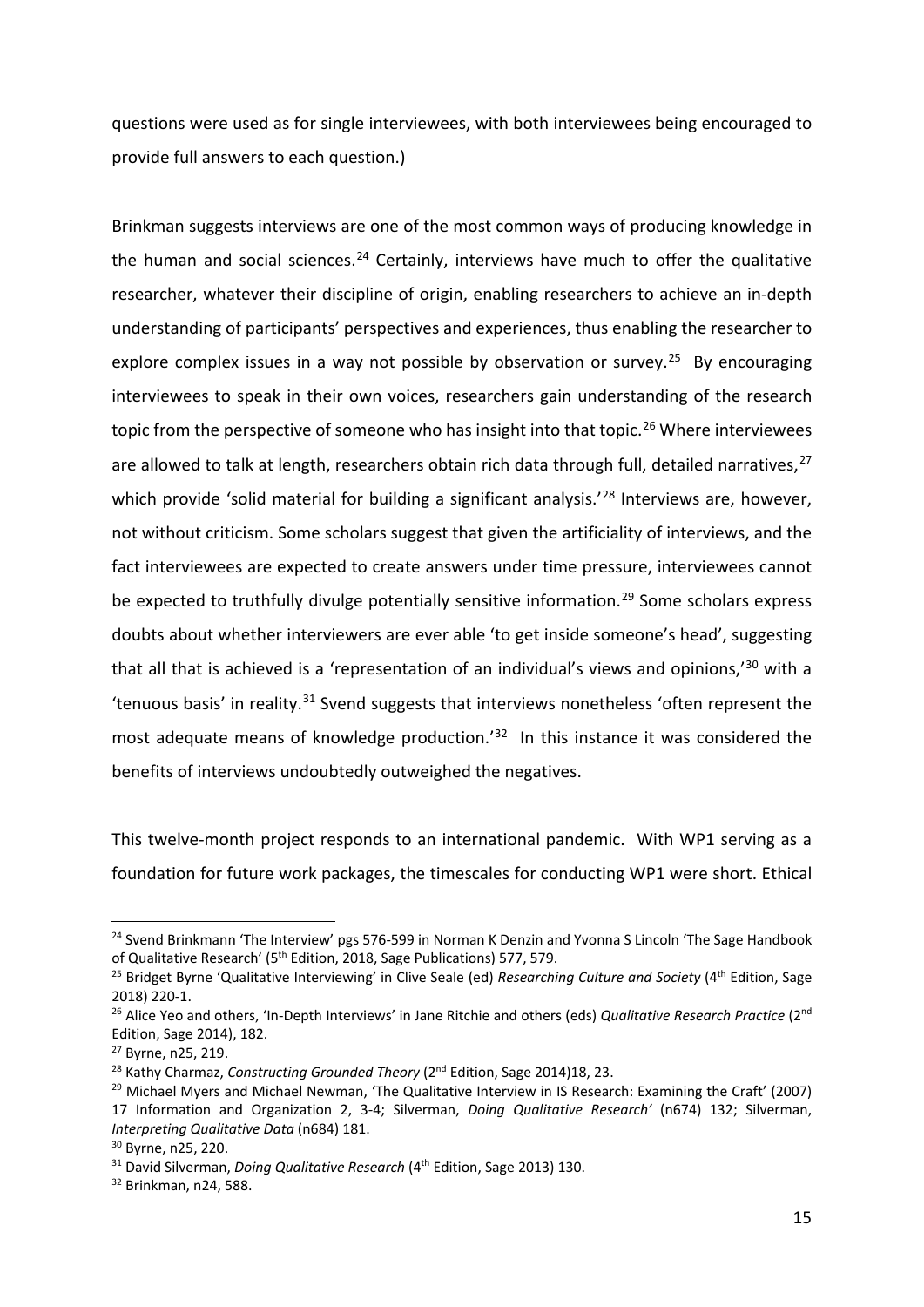approval for the interviews was obtained within a month of confirmation of funding. Adopting a relatively standard approach to interviewing, all prospective interviewees were then emailed the project information sheet, details of the key questions being asked (interview guide) and a consent form. Interviewees were asked to return the consent form before the interview, confirming in writing that they agreed to being interviewed and to the taking of anonymised interview notes. (Guaranteeing anonymity was crucial to encouraging respondents to speak openly). Interviews were conducted from mid-November to mid-January, with initial findings published at the end of January. The speed with which it was possible to conduct interviews, collate and analyse data and publish findings was a direct result of the interview methods adopted.

Interviews were conducted online; an inevitable consequence of the pandemic, with institutional restrictions and the second UK lockdown preventing face-to-face interviews. Much research confirms that the online interview is a viable alternative to face-to-face interviews,  $33$  provided participants have appropriate technology and the ability to use it,  $34$ and that interviewer and interviewee have good quality, fast internet connections and can sustain audio-visual connections.<sup>[35](#page-13-2)</sup> Researchers suggest conversation and response quality is much the same in online as in face-to-face interviews.<sup>[36](#page-13-3)</sup> For this project, it is possible that using online interviews may, as the literature suggests, have facilitated the scheduling of interviews.<sup>[37](#page-13-4)</sup> It is questionable whether so many interviews could have been conducted with stakeholders throughout the UK within such a short time period had it been necessary to schedule face-to-face interviews.

Each interview was conducted by two interviewers from the OMDDAC team, with one interviewer leading on questioning whilst the other(s) focused upon contemporaneous

<span id="page-13-0"></span><sup>&</sup>lt;sup>33</sup> Hannah Deakin and Kelly Wakefield, 'Skype Interviewing: Reflections of Two PhD Researchers' (2014) 14(5) QRJ 603, 604; Yeo and others (n734) 182.

<span id="page-13-1"></span><sup>&</sup>lt;sup>34</sup> Deakin and Wakefield, ibid, 605; Susie Weller, 'The Potentials and Pitfalls of using Skype for Qualitative (Longitudinal) Interviews (National Centre for Research Methods Working Paper 4/15, 2015) eprints.ncrm.ac.uk/3757/1/Susie%20Weller.pdf accessed 23 February 2020, 9, 15; Valerio Lo Iacono, Paul Symonds and David Brown 'Skype as a Tool for Qualitative Research Interviews' (2016) 21(2) SRO 12.

<span id="page-13-2"></span><sup>&</sup>lt;sup>35</sup> Jessica Sullivan, 'Skype: An Appropriate Method of Data Collection for Qualitative Interviews?' (2012) 6(1) The Hilltop Review 54, 59; Deakin and Wakefield (n819) 605.

<span id="page-13-3"></span><sup>36</sup> Hannah Deakin and Kelly Wakefield, 'Skype Interviewing: Reflections of Two PhD Researchers' (2014) 14(5) QRJ 603, 605, 610.

<span id="page-13-4"></span><sup>&</sup>lt;sup>37</sup> Nigel King and Christine Horrocks 'Interviews in Qualitative Research' (Sage, 2010) 79.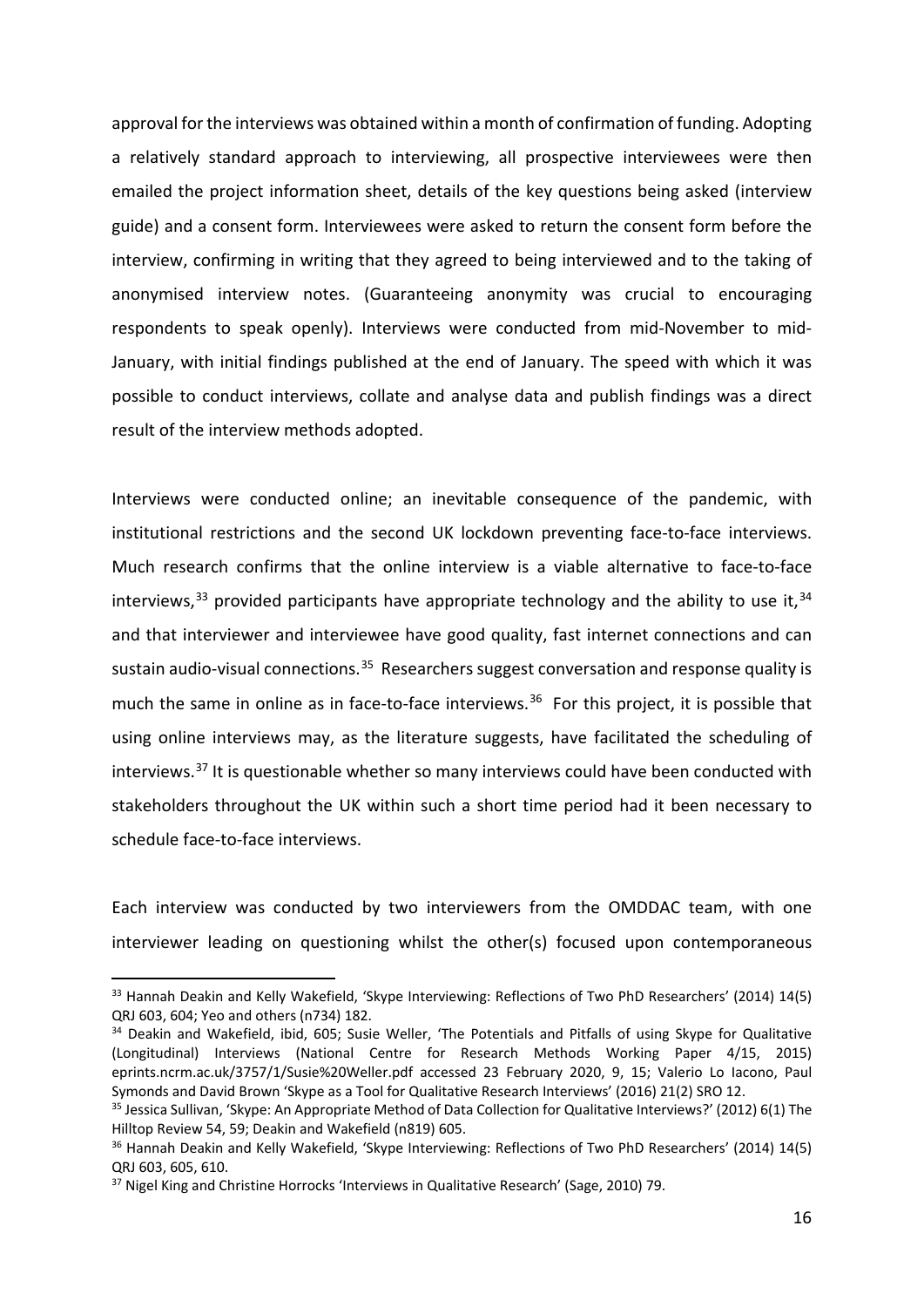notetaking. Pair interviewing had previously been used by several members of the OMDDAC team, who were able to both explain the approach to other team members, and to support those who had not previously undertaken pair interviewing by conducting initial interviews with them. Pair interviewing, again, undoubtedly contributed to the success of WP1. The use of two interviewers, with one taking notes, enabled the process of interviewing and analysis to be completed more quickly than if interviews had been conducted individually, recorded and transcribed. Whilst the literature suggests note-taking is slow and often incomplete, raising validity issues,  $38$  this was not the team's finding. Here, the questions were relatively narrowly drawn, and interviews lasted less than an hour. It was possible for one interviewer to make contemporaneous notes, whilst the other focused on questioning. With all notes being checked and added to by the co-interviewer following the interview, the project team ensured that they captured all the key points interviewees made. The speed with which data could then be shared across the team contributed to the swift analysis of WP1 findings and progression to WPs 2 and 3. The fact that one interviewer focused upon questioning and listening to the interviewee rather than note-taking ensured the necessary rapport between researchers and interviewees was maintained.<sup>[39](#page-14-1)</sup> Having two researchers in each interview, also meant that follow up questions came not only from the lead questioner but were also sometimes raised by the notetaker (who often had a different disciplinary background or research interests to the questioner), with the depth and breadth of information gathered thus being extended.

A semi-structured interview guide was used to ensure all interviewees were asked the same key questions in the same way, although not necessarily in the same order, with follow-on questions or probes then being used to respond to and delve into participants' comments, and to focus the conversation on emerging issues of importance.<sup>[40](#page-14-2)</sup> The interview guide was shared with participants prior to the interview, allowing them to consider and reflect upon

<span id="page-14-0"></span><sup>38</sup> Nigel Fielding and Hilary Thomas, 'Qualitative Interviewing' in Nigel Gilbert (ed) *Researching Social Life* (3rd Edition, Sage 2008) 257-8; Bridget Byrne 'Qualitative Interviewing' in Clive Seale (ed) *Researching Culture and*  Society (4<sup>th</sup> Edition, Sage 2018) 233.

<span id="page-14-1"></span><sup>39</sup> Alice Yeo and others, 'In-Depth Interviews' in Jane Ritchie and others (eds) *Qualitative Research Practice* (2nd Edition, Sage 2014) 184-5.

<span id="page-14-2"></span><sup>40</sup> Barbara DiCicco-Bloom and Benjamin Crabtree, 'The Qualitative Research Interview' (2006) 40 Med Educ 314, 315; Svend Brinkman, 'The Interview' in Norman Denzin and Yvonna Lincoln (eds), *The Sage Handbook of Qualitative Research* (5th edn, Sage 2018) 578-9.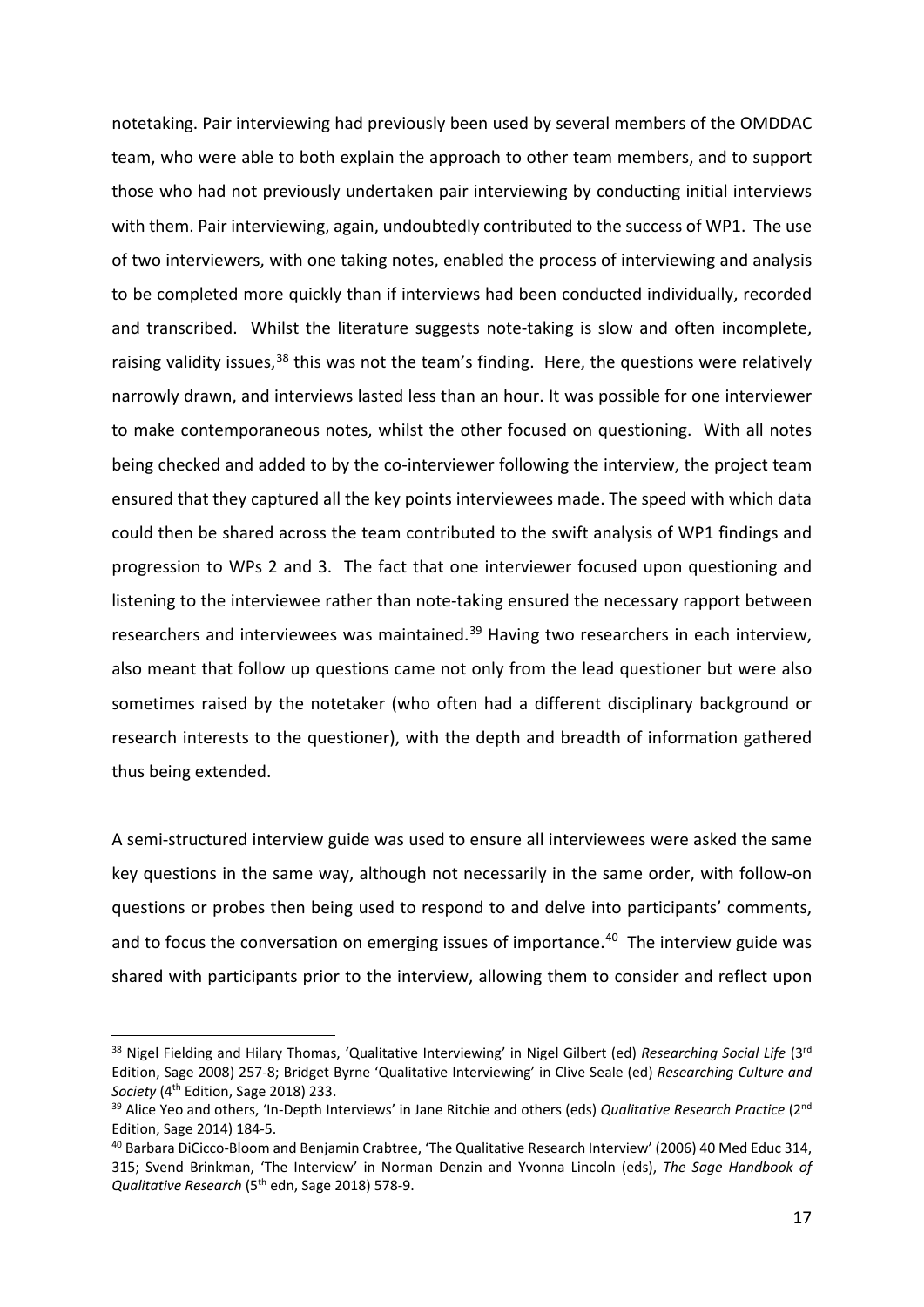the questions prior to interview. The use of such an interview guide as a starting point for discussion was vital given that interviews were undertaken by different teams of people working in pairs, and, as noted above, often from different disciplines and, because of the pandemic situated in different locations. The interview plan ensured all interviews covered the same core questions. The team could, of course, have opted for even greater uniformity by using a 'structured' or standardised interview, where the question wording and order is rigid. That would, however, have meant interviewers were unable to follow up on issues interviewees thought important, and would have prevented interviewers from following up on points of clear relevance to the research.<sup>[41](#page-15-0)</sup> Given the diverse backgrounds of the interviewees, it was vital to be able to explore interviewee's different experiences of datadriven approaches.

Ultimately the semi-structured, pair interviewing approach resulted in the production of a vast amount of data. All team members were invited to review this data and to contribute to the subsequent analysis of this data. This data analysis, which combined analysis of data from the interviews to identify projects considered to be most significant or important by research participants, alongside quantitative scoring using a systematic scoring system or matrix and expert review by project partners and the project team to validate and confirm a final shortlist of case studies which were the focus of WP2. The interviews also, crucially, enabled the team to develop insight into the many different ways stakeholders understood the term 'datadriven approaches,' to identify specific approaches that had been adopted in areas as diverse as policing, health, and government, to pinpoint specific technologies and uses of data which some interviewees considered problematic, and to identify individuals and organisations that would need to be consulted as part of WP2.

# **6.** *A think-tank's perspective on remote interviews during the pandemic ((Keith Ditcham, Ardi Janjeva, Royal United Services Institute)*

Considering some of the more sensitive national security issues that RUSI is often engaged in, 'in-person' interviews were traditionally a staple of the RUSI team's research methodology.

<span id="page-15-0"></span><sup>41</sup> n24, 579.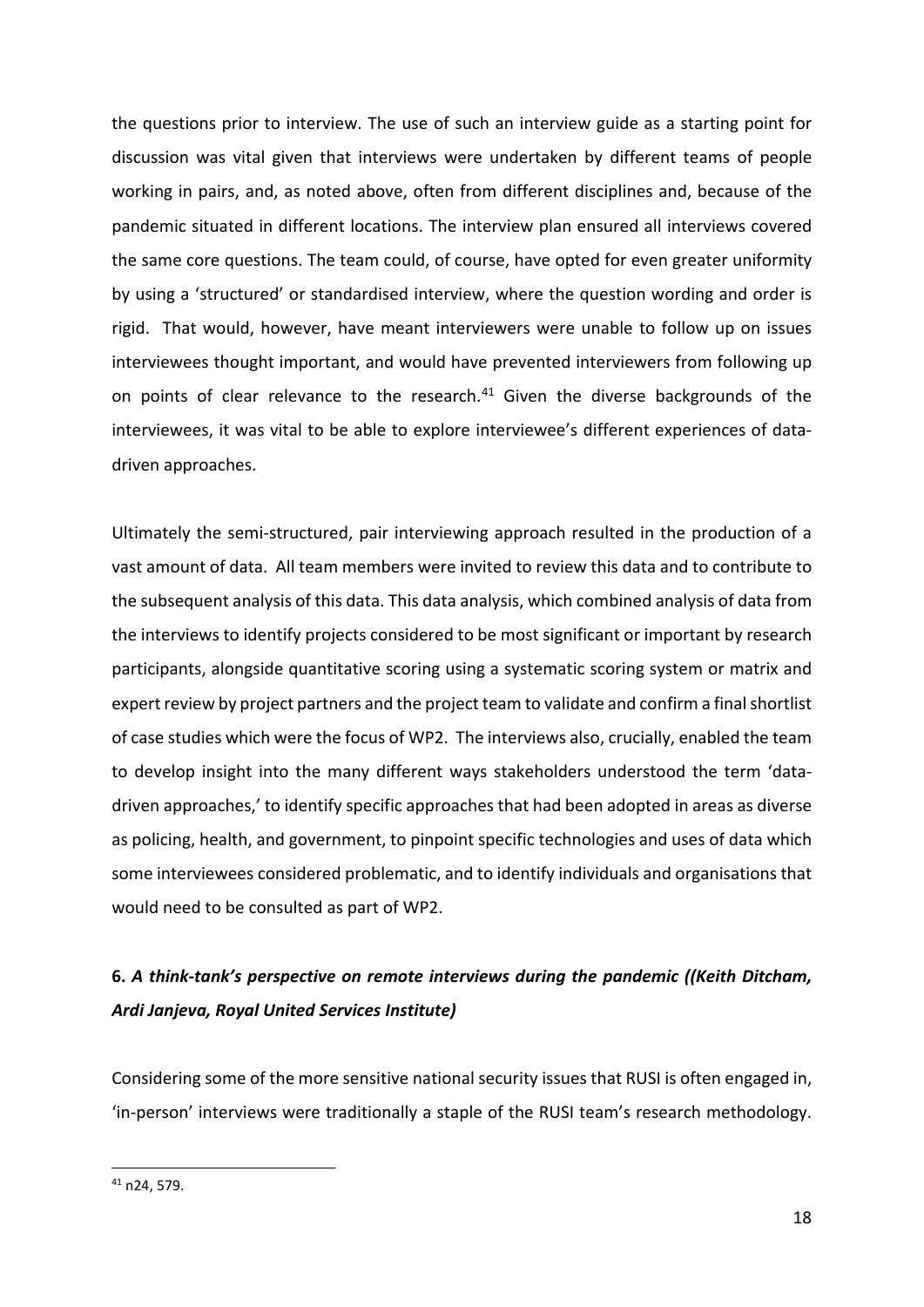The pandemic therefore offered a useful experiment in seeing what participants and researchers were actually 'able' to do once the status quo was no longer an option. We were encouraged by how receptive our stakeholders were to the video interviewing technique, although by the project's start date in November, the research team and participants would have been well versed in the new virtual etiquette. Although there may be a cost in terms of rapport building with interviewees (in-person interviews are usually more conducive to informal interactions and spending time in other places of work) there is a clear benefit in the increased number of research interviews that can be scheduled in any given day. Other financial and environmental benefits to remote interviewing have also been recognised by RUSI during remote working (the savings created by remote interviewing has allowed more funding to be channelled to research-related activities).

With remote interviewing becoming the norm, it has forced the team to think beyond some of the pre-existing London-based networks (even though these still proved to be useful in the remote context). With distance no longer a limiting factor, we were able to capture a whole group of interviewees who we would likely not have spoken to otherwise, and this has gone a long way to ensuring that OMDDAC's research is representative of a broader range of communities and interest groups, and as such, the UK as a whole. However, the research team could not merely assume a willingness to participate from these groups; we had to devise ways to encourage people who were not necessarily very familiar with RUSI to commit time to our research project. The shorter format may have been more acceptable to busy interviewees as well as mitigating the challenges of 'screen fatigue' and balancing personal commitments associated with working from home during the pandemic.

### **7.** *Developing public perceptions surveys within an interdisciplinary project: challenges and benefits (Guangquan Li and Mark Warner, Northumbria University)*

In Work Package 3 (WP3), the OMDDAC team conducts the Public Perceptions Study, a surveybased study to gauge public attitudes towards the collection and use of data for responding to COVID-19 in the UK. This study is designed with a two-stage structure. Through a national online survey, Stage 1 collects quantitative data from a representative sample of the UK population to gain overall insights into public attitudes in this area. Drawing on findings from the Stage 1 survey, Stage 2 conducts follow-up studies, collecting further quantitative as well as qualitative data, to gain deeper understanding of the "big picture".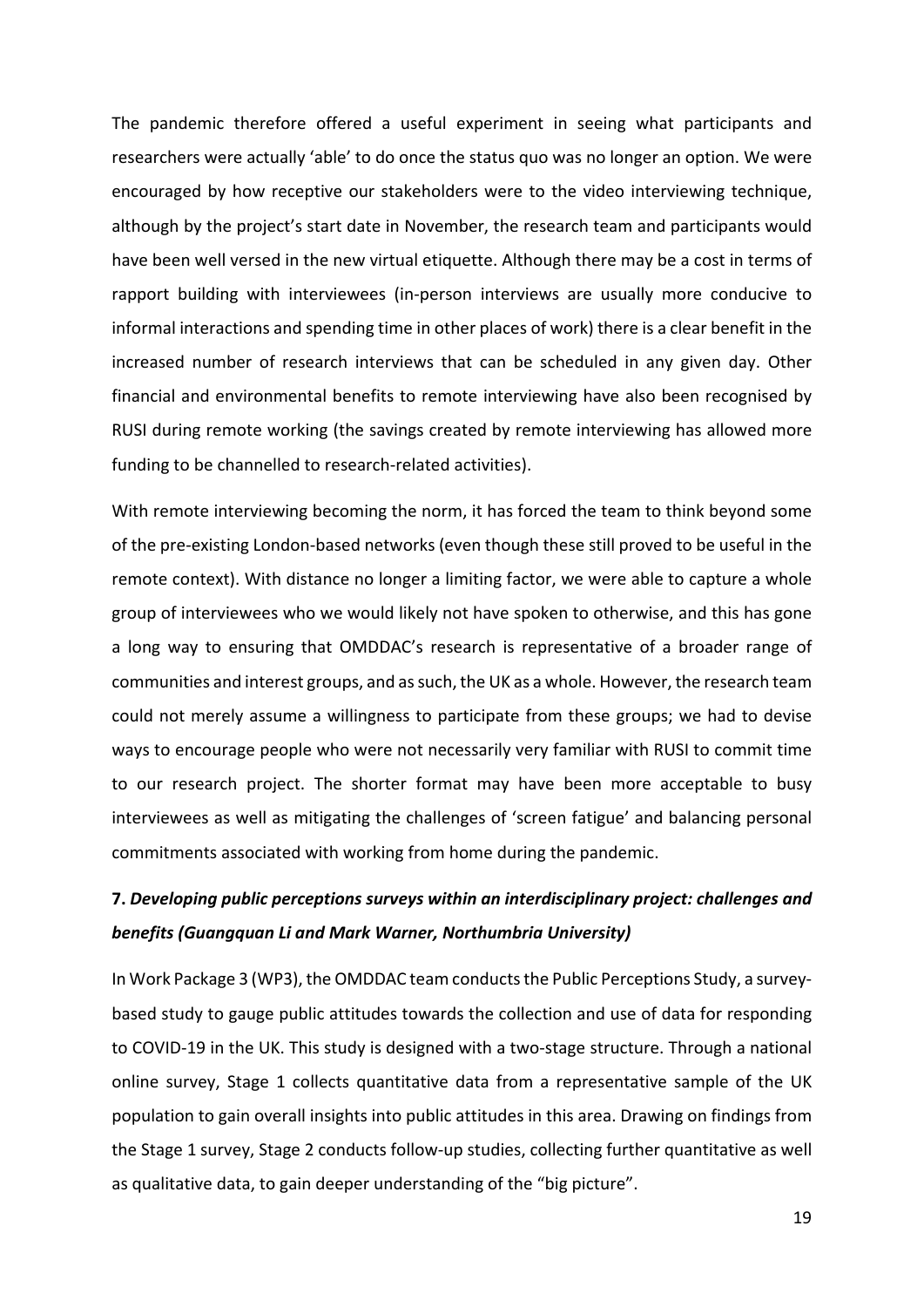Throughout the pandemic, the power of data and the benefits of data-driven approaches have been seen across the society  $42, 43$  $42, 43$  $42, 43$ . It is important to understand what the general public thinks about data collection and data use in the context of resolving national emergencies. In developing this understanding within an emergency context, we can draw from prior research on data sharing and use perceptions to understand how the crisis has affected public thinking. <sup>[44](#page-17-2)</sup> The basis on which the Stage 1 survey was designed are data-sharing scenarios that are 'general but realistic', as opposed to focusing on specific data-driven technology. In our view, a limitation of the latter would be that the findings are specific to the technology under investigation. As a result, the opportunity to draw generalised conclusions, which would be valuable to inform the development of future data-driven methods, might be lost. These issues were discussed with the wider OMDDAC team with their input incorporated into the further refinement of the survey design.

We approached the construction of the data-sharing scenarios by first decomposing the case studies in WP2 into constituent parts – the key attributes of the case studies – then building the scenarios based on these attributes. The resulting scenarios, therefore, not only are representations of the case studies but also generalise them. When combined with statistical modelling, an output of this approach is that one can reconstruct a data sharing scenario based on either a data-driven approach that has been developed or will be developed in the future to predict the general public's willingness to share data under such a scenario.

Formulating survey questions to examine how attributes of the case studies affect willingness to share data posed another challenge. The traditional way of considering one attribute per question (e.g. "How willing would you be to share your mobility data in responding to COVID-19?" with a Likert scale to measure willingness) was initially considered but subsequently ruled out. That is because it failed to capture the reality that decisions (willing to share data or not) are made in the presence of *multiple criteria*, for example, what data are to be shared, with whom the data are being shared and under what circumstances (with the nation facing high or low risk of COVID-19) that people are asked to share their data. All attributes are therefore required to be incorporated *jointly*. To achieve this, we employed the multiple-

<span id="page-17-0"></span><sup>42</sup> Dawda, Sneha, et al. "OMDDAC Snapshot Report 2: Tech-driven approaches to Public Health." (2021).

<span id="page-17-1"></span><sup>43</sup> Janjeva, Ardi, et al. "OMDDAC Snapshot Report 3: Policing and Public Safety." (2021).

<span id="page-17-2"></span><sup>44</sup> Lewandowsky, S. *et al.* Public acceptance of privacy-encroaching policies to address the COVID-19 pandemic in the United Kingdom. *PLOS ONE* 16, e0245740 (2021).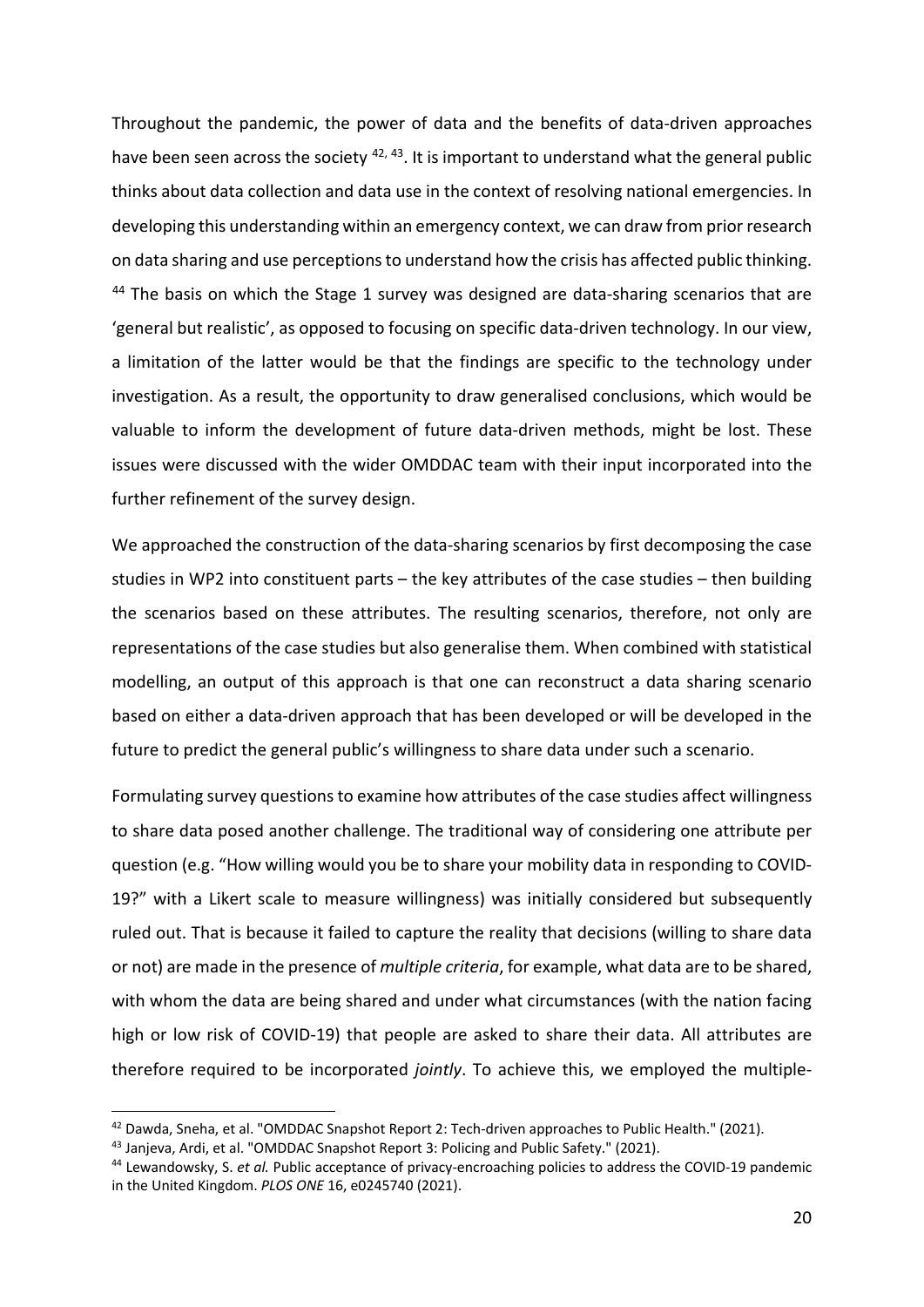attributes conjoint design<sup>45</sup>, a design that offers an elaborate way to represent the multiplecriteria decision-making process. Under this design, participants of the survey are presented with two different data-sharing scenarios, both being characterised by the attributes. They are asked to choose the one under which they are more willing to share data. This comparison is then carried out over a number of different scenario pairs. An example of the pairedscenario comparison is given in *Figure 1*.

*Figure 1. An illustration of the paired-scenario comparison in the multiple-attributes conjoint design. To ensure participants' fully understanding of the terminology used, medical/mobility data and identifiable/anonymous data, detailed explanation is provided first at the beginning of the survey. Then, within each comparison, brief explanation of each term is provided when the participant hovers the mouse over the text with a dotted underline.*

In which of these two scenarios are you more willing to share your data?



Presented in *Figure 1* are four attributes:

- Risk level: the different Covid-19 alert levels in the UK;
- Data type: medical data or mobility data;
- Data holder: sharing data with different types of organisations;
- Data storage: data are anonymised or data are identifiable.

The first one sets out the pandemic context under which the data-sharing decision is asked to make while the latter three relate to the data-driven methods. This set of attributes is a result

<span id="page-18-0"></span><sup>45</sup> Hainmueller, J., Hopkins, D. J. & Yamamoto, T. Causal Inference in Conjoint Analysis: Understanding Multidimensional Choices via Stated Preference Experiments. *Political Analysis* 22, 1–30 (2014).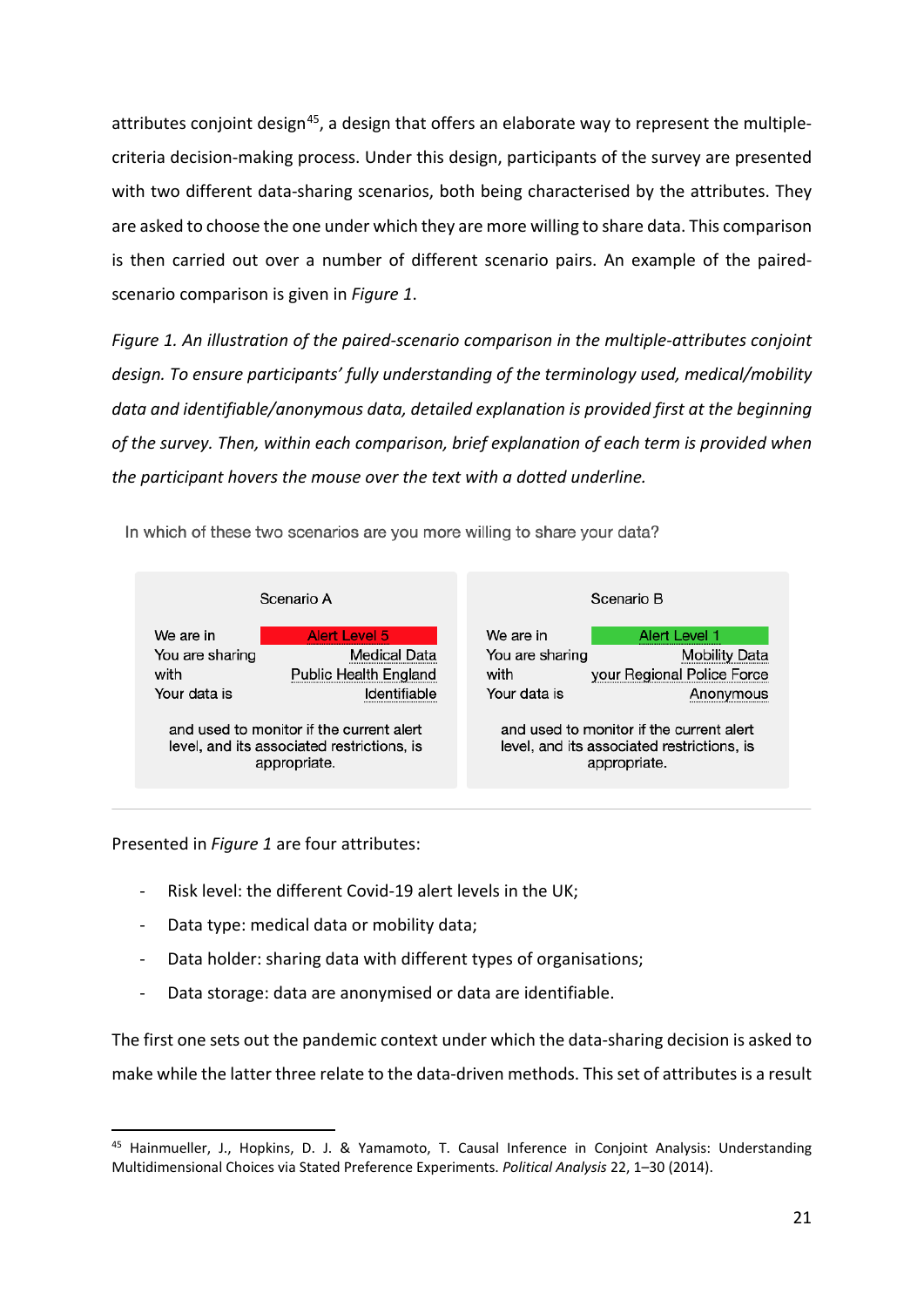of many rounds of discussions within the WP3 subgroup as well as in consultation with the whole OMDDAC team. The attributes considered here aim to capture the essence of the WP2 case studies (also the Stakeholder Mapping Interviews from WP1) but also give rise to a survey with a manageable number of questions.

The latter leads us to the question of 'How many attributes can we investigate realistically?' While one would like to include and investigate many of such attributes in the survey, the more attributes we include, the more paired-scenario comparisons will be required. Survey fatigue, whereby participants become bored and tired of the questions and perform suboptimally as a result, becomes an issue. We approached this through two steps. Starting from an initial list of attributes drawn from the Stakeholder Mapping Interviews from WP1 and the case studies in WP2, we narrowed it down to include attributes that are considered to be essential to represent the data-driven approaches identified in the two work packages. The resulting list was then subjected to the statistical consideration that whether the fixed number of comparisons would yield sufficient information to infer the effects of these attributes on willingness to share data.

It is important to highlight that these two steps were taken iteratively and tackling this challenge, and in fact many other challenges in WP3, has benefited from the interdisciplinary nature of OMDDAC. The multidisciplinary expertise within the OMDDAC team drives forward the national survey. From a statistician's perspective, both points above are illustrations of those stated in Haining and Li in the context of undertaking statistical analysis: "a statistical analysis is an iterative process, and each iteration reveals new insights into the system under study" and "the theoretical [and contextual] understanding of the system is an integral part of the statistical reasoning process. A statistical model cannot be separated from its subject area".[46](#page-19-0)

At the time of writing, the Stage 1 survey was still in the development stage. Piloting is highly relevant and beneficial for this stage of the process. Comments from piloting, no matter how small the scale is, are valuable for improving the wording of the questions, identifying errors and/or unambiguity and simply understanding how long the survey takes.

<span id="page-19-0"></span><sup>46</sup> Haining, R. and Li, G., 2020, Modelling Spatial and Spatial-Temporal Data: A Bayesian Approach. *Routledge & CRC Press*.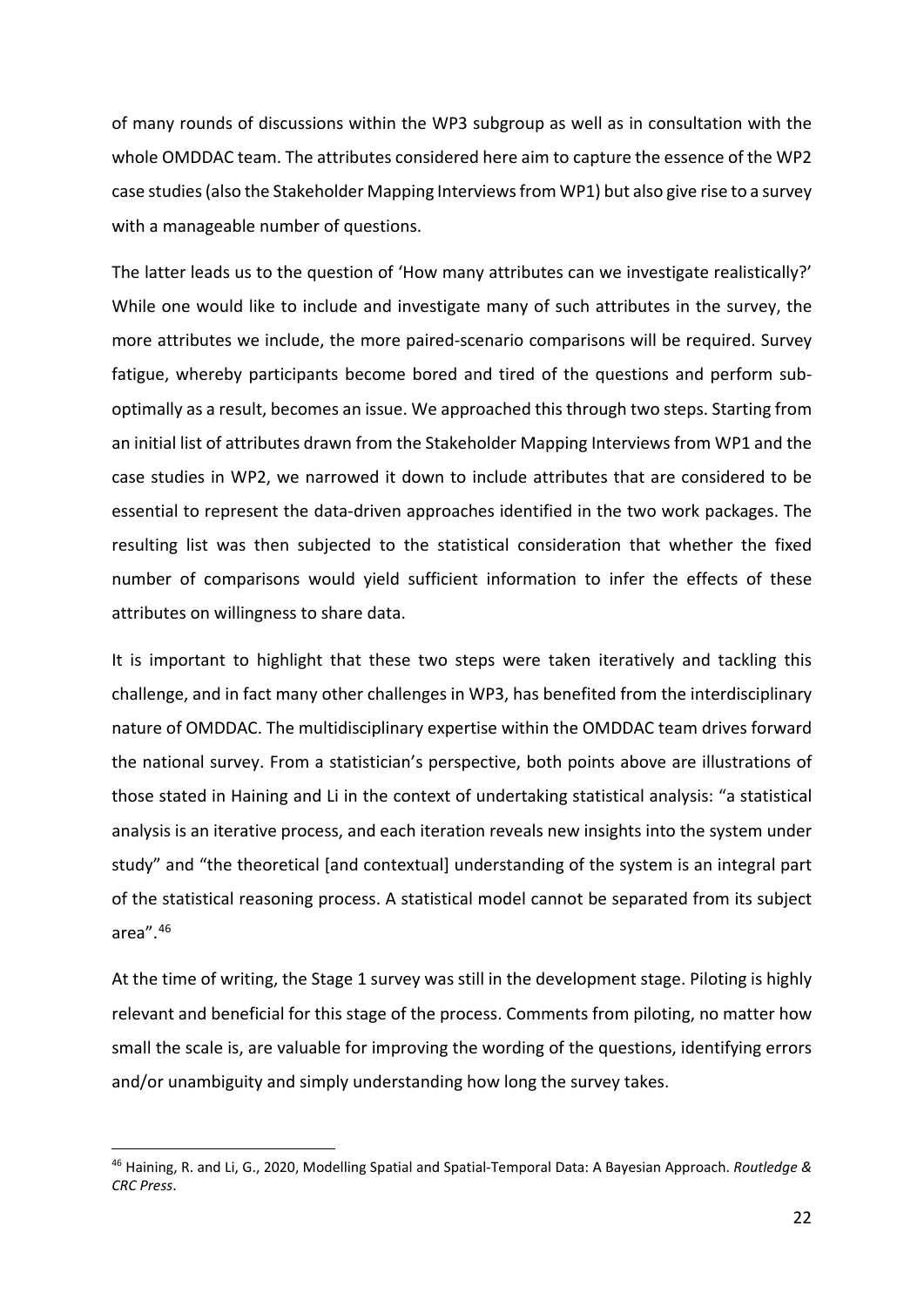In the process of designing a survey, researchers often become so embedded within the process that it can be difficult for them to take a step back to evaluate the entire participant journey. Unlike the preceding interview studies in WP1 and WP2 where clarifications and follow-up questions could be asked, the survey method used in WP3 did not offer these luxuries. We had the difficult task of designing a survey that needed to be understood by a representative sample of the population. Therefore, we needed to ensure that questions being asked were in fact measuring what we were intending to measure. To do this, piloting was critical.

In our early piloting we used a qualitative usability method known as 'think aloud' $47$ . Pilot participants were asked to progress through the study whilst verbalising their thoughts and actions. Whilst this is a somewhat unnatural experience for participants, it allowed the WP3 team to capture issues such as confusion with the user interface, and miscommunication and lack of understanding within the questions. These insights were then used to refine the survey tool prior to further piloting. In essence, this stage of piloting allowed the researchers to 'sit' (albeit virtually) next to participants and experience the survey with them, capturing their inner thoughts, and asking probing questions to ensure that the measures being developed were being understood and were therefore likely to produce data of a high quality.

Developing and deploying a nationally representative survey is a complex task, one that requires a wide range of expertise. The interdisciplinary nature of OMDDAC brings together researchers from many fields: data protection and technology law, computer science, statistics and behavioural science, each contributing to the survey design in a unique way. We have already discussed some of the challenges we faced during this interdisciplinary project and many of these were also felt when developing these surveys. Much of what has been discussed relates to communication, and the difficulties in communicating often complex ideas to colleagues in other disciplines. Yet, as we developed this study, we found opportunities for learning, for challenging our own ways of working and our own preconceived ideas and knowledge. It created opportunity for the researcher, from whom the idea originated, to think hard(er) for effective communication, and opportunities for the idea to develop further following the questions asked and contributions made by other

<span id="page-20-0"></span><sup>47</sup> Nielsen, Jakob. Usability engineering. Morgan Kaufmann (1994).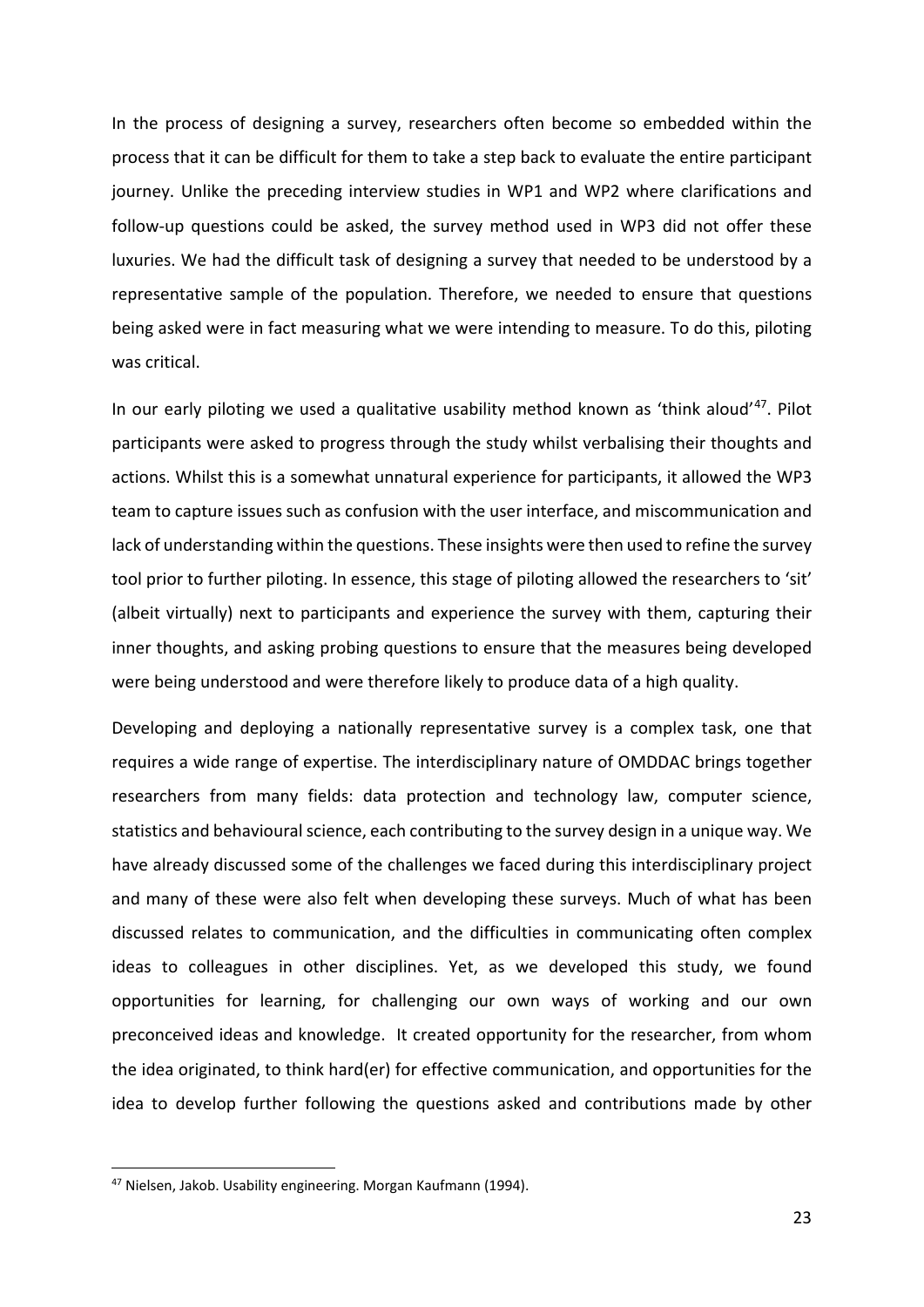researchers from different angles. The latter opportunity arising from an interdisciplinary research project is not limited to individual ideas but spans across all work packages within the project. Researchers from different fields provide different, and often new, perspectives of the project and, when taken collectively, they lead to the success of the research.

### **8. Conclusion**

The reflections above suggest several lessons that universities, funding bodies and research teams should incorporate into future policy, grant requirements and training. First, interdisciplinarity is more than merely a series of work packages led by different disciplines. True interdisciplinarity means genuine involvement of all relevant disciplines in the aims and objectives of the project, and production of the outputs. The theoretical benefits of an interdisciplinary research approach will however only be realised by designing the integration into every aspect of a project - it cannot be assumed that integration will somehow happen without effort. This kind of proactive integrated design should be sought out by funders in their funding calls and decision-making processes, and facilitated by new university processes and training programmes that can support researchers to carry out, and managers to lead, distributed interdisciplinary projects and cut across disciplinary and departmental barriers that often exist. The challenges of communication and understanding that integrated interdisciplinarity creates can be transformative – as Li and Warner identify above, researchers are challenged 'to think hard(er) for effective communication and opportunity for the idea to develop further following the questions asked and contributions made by other researchers from different angles' leading to more powerful and insightful research outcomes.

Secondly, methods of remote interviewing and engagement have no doubt expanded the range of individuals and organisations that the project has been able to reach, and provided opportunities for team members from different disciplines to 'pair' up and ensure that project interviews incorporated a range of perspectives. This breakdown of the barriers of time and space has had considerable advantages from an inclusivity and diversity perspective. Remote interviews do however require different practical approaches, in comparison with more traditional methods, in particular the paired approach to interviewing, and shorter interviews to account for limitations on rapport-building and screen fatigue.

24